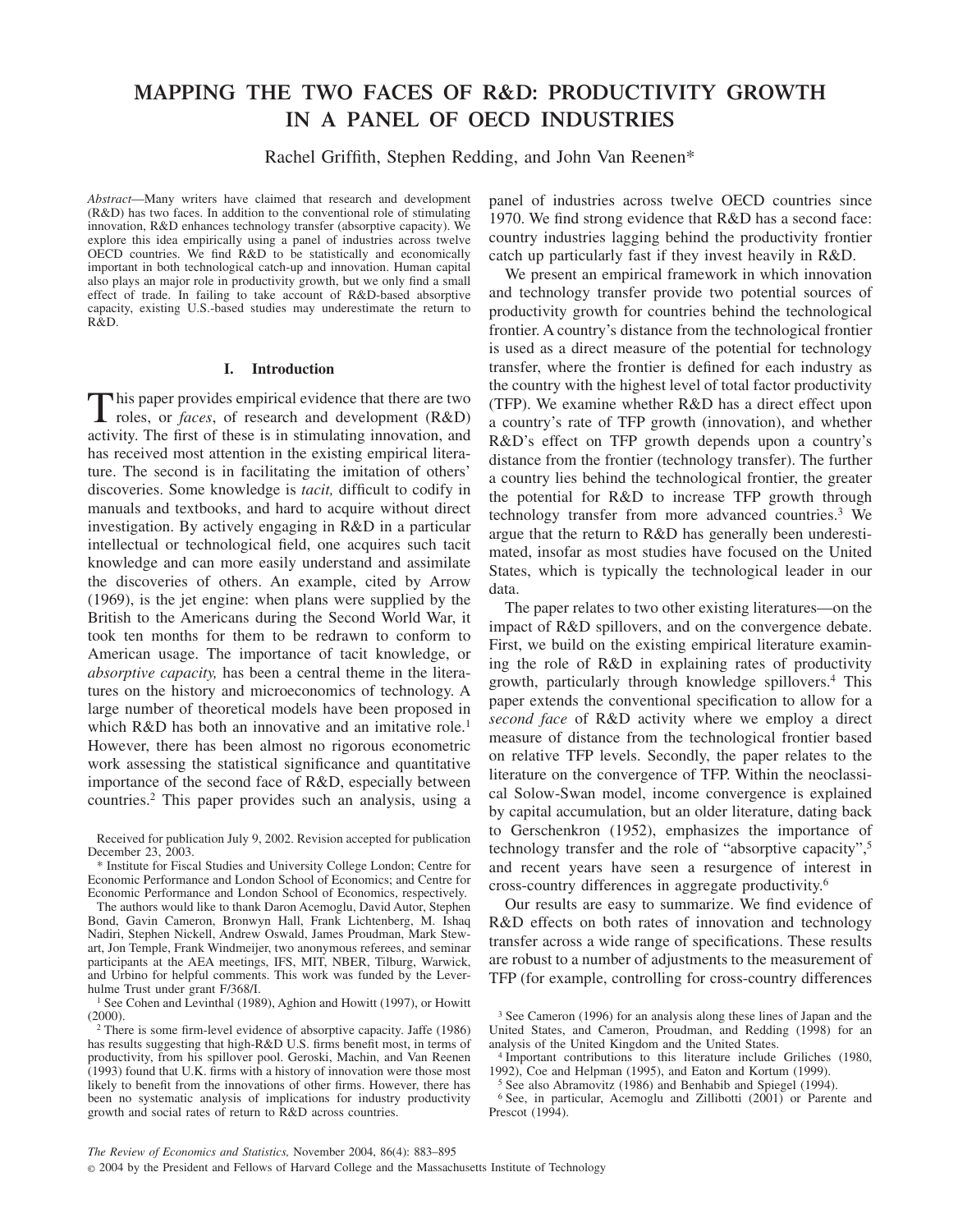in hours, skills levels, and markups of price over marginal cost) and to controlling for a number of econometric issues. Human capital has an important effect on rates of both innovation and technology transfer, whereas international trade has little robust effect on productivity.

The structure of the paper is as follows. Section II introduces the theoretical framework. Section III discusses the econometric specification. Section IV introduces the data and undertakes some data description. Section V presents the econometric results, quantifies their importance, and examines robustness. Section VI offers some concluding comments.

# **II. Theoretical Framework**

This section outlines the theoretical framework underlying our modeling strategy.<sup>7</sup> Denote countries by  $i = 1, \ldots$ , *N*, and manufacturing industries by  $j = 1, \ldots, J$ . Value added (*Y*) in each sector at time *t* is produced with labor (*L*) and physical capital (*K*) according to a standard neoclassical production technology,

$$
Y_{ijt} = A_{ijt} \mathcal{F}_{jt}(L_{ijt}, K_{ijt}), \qquad (1)
$$

where *A* is an index of technical efficiency, or *total factor productivity* (TFP), and where  $\mathcal{F}_{it}(\cdot, \cdot)$  is assumed to be homogeneous of degree 1 and to exhibit diminishing marginal returns to the accumulation of each factor alone; and we allow it to vary across sectors and time. We allow TFP to vary across countries, sectors, and time; and we call the economy with the highest level of TFP in sector *j* at time *t* the *frontier*  $(i = F)$  and call that TFP  $A_{Fit}$ .

The starting point for our analysis is the empirical literature on R&D and productivity growth at the firm and industry levels.8 TFP in equation (1) is assumed to be a function of the R&D knowledge stock (*G*). Taking logarithms and differencing with respect to time, the rate of TFP growth depends on the rate of growth of the R&D knowledge stock,<sup>9</sup>

$$
\Delta \ln A_{ijt} = \eta \Delta \ln G_{ijt} + \gamma X_{i j t-1} + u_{ijt}, \qquad (2)
$$

where  $\eta \equiv (dY/dG)(G/Y)$  is the elasticity of output with respect to the R&D knowledge stock, *u* is a stochastic error, and *X* is a vector of control variables, which includes human capital and international trade in the empirical application to follow. For small rates of depreciation of R&D knowledge, equation (2) may be expressed as follows.<sup>10</sup>

<sup>10</sup> In continuous time,  $G_{ijt} = R_{ijt} - \varphi G_{ijt}$ , where  $\varphi$  is the rate of depreciation of R&D knowledge. If one explicitly assumes an R&D depreciation rate, equation (2) can be estimated directly. We adopted this approach as a robustness test, but note the great uncertainty surrounding the appropriate rate of depreciation for knowledge.

$$
\Delta \ln A_{ijt} = \rho \left(\frac{R}{Y}\right)_{ij \ t-1} + \gamma X_{ij \ t-1} + u_{ijt}, \tag{3}
$$

where  $\rho = dY/dG$  is the rate of return to R&D.

The theoretical rationale for this equation is provided by models of endogenous innovation and growth.<sup>11</sup> We augment the conventional specification in equation (3) in two ways. First, following the convergence literature, we introduce technology transfer as a source of productivity growth for countries behind the technological frontier. Second, there is a theoretical literature that suggests that R&D activity plays an important role in technology transfer. Griffith et al. (2000) present a general equilibrium model of endogenous growth through increasing productivity, following Aghion and Howitt (1992, 1997), that incorporates both of these considerations. The conventional quality ladder model is augmented to allow the size of innovations (and hence R&D's rate of return) to be a function of the distance behind the technological frontier. An equation for TFP growth of the following form is derived:

$$
\Delta \ln A_{ijt} = \rho_1 \left(\frac{R}{Y}\right)_{i \ j \ t-1} + \underbrace{\delta_1 \ln \left(\frac{A_F}{A_i}\right)_{j \ t-1}}_{\text{technology transfer}}
$$
\n
$$
+ \underbrace{\delta_2 \left(\frac{R}{Y}\right)_{i \ j \ t-1} * \ln \left(\frac{A_F}{A_i}\right)_{j \ t-1}}_{\text{absorptive capacity}}
$$
\n
$$
(4)
$$

 $+\gamma X_{i}{}_{j}{}_{t-1} + u_{ijt}$ .

The second term on the right-hand side captures technology transfer. For nonfrontier countries, distance from the technological frontier [ $\ln (A_F/A_i)$ <sub>*t*-1</sub>] is positive, and a role for technology transfer in productivity growth implies a positive estimated coefficient  $\delta_1$ . The third term on the righthand side is an interaction term that captures the second face of R&D. The larger is ln  $(A_F/A_i)_{i,t-1}$  in absolute magnitude, the further a country lies behind the frontier, and the greater the potential for R&D-based technology transfer. The existence of a second face of R&D thus implies a positive estimated coefficient  $\delta_2$ . In this augmented specification, the speed of technology transfer is  $\delta = \delta_1 + \delta_2 (RY)_{i}$  *i*<sub>1</sub>. whereas the rate of return to R&D (from both innovation and technology transfer) is  $\rho = \rho_1 + \delta_2 \ln (A_F/A_i)_{j \ t-1}.$ <sup>12</sup>

The expression for TFP growth in the frontier remains exactly the same as in the conventional specification [when  $A_i = A_F$ , equation (4) reduces to (3) where  $\rho = \rho_1$ . Combining equation (4) for frontier and nonfrontier countries, we can obtain a first-order difference equation for the evolution of a nonfrontier country's distance to the techno-

<sup>7</sup> For a complete derivation, see Griffith, Redding, and Van Reenen (2000).

<sup>8</sup> See, in particular, Griliches (1980) and Griliches and Lichtenberg (1984).

<sup>9</sup> The substantive assumption here is separability between R&D and other factors of production. The alternative approach embracing nonseparability is followed by authors such as Bernstein and Nadiri (1989) and Nadiri and Kim (1997).

<sup>&</sup>lt;sup>11</sup> See, for example, Romer (1990) and Aghion and Howitt (1992).

<sup>&</sup>lt;sup>12</sup> See also Cameron (1996) and Cameron et al. (1998).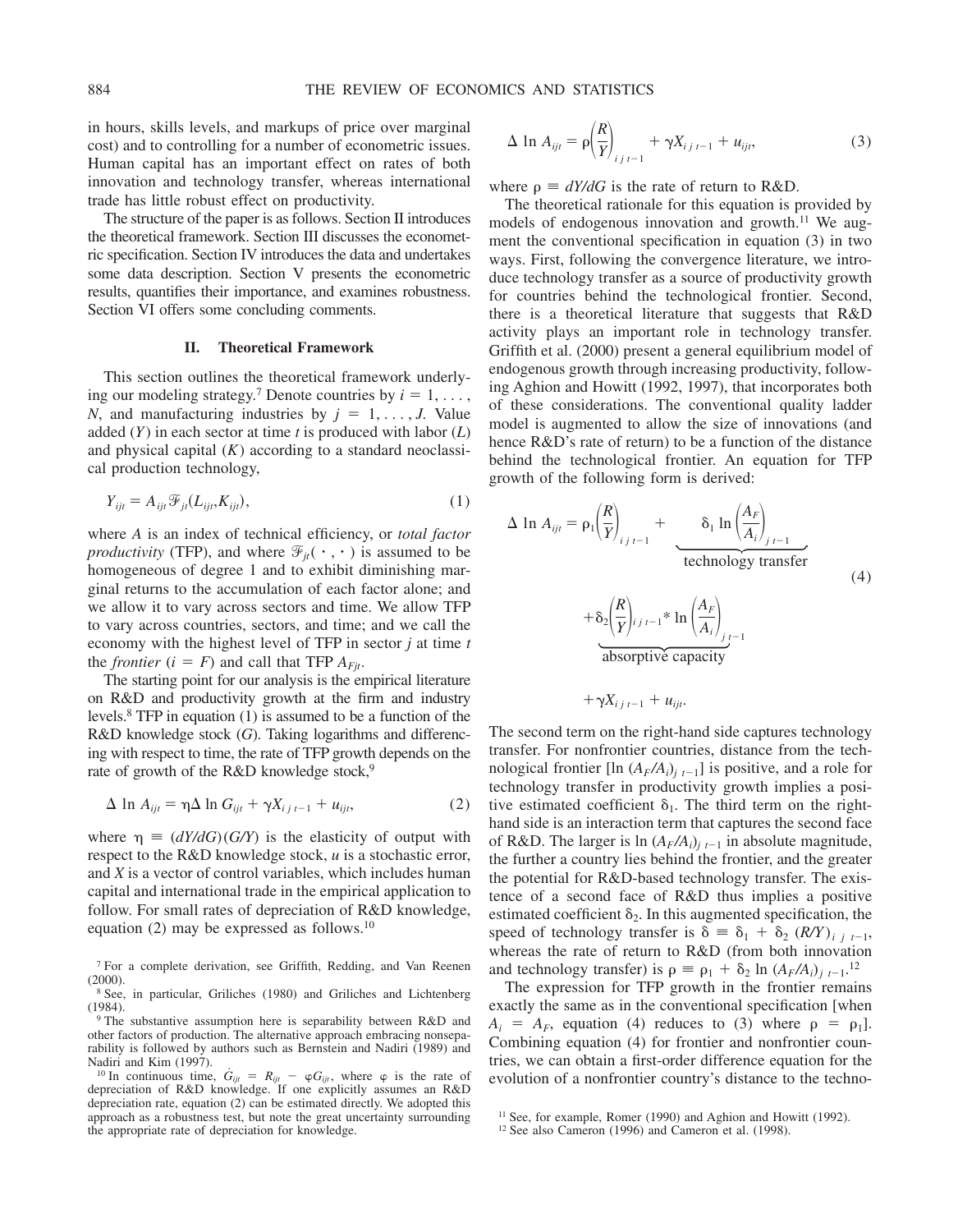logical frontier. In steady-state equilibrium, TFP in a sector *j* in all countries *i* will grow at the same constant rate, equal to that of TFP growth in the frontier. The model allows for countries to endogenously switch between being nonfrontier and frontier countries. In steady-state equilibrium, the frontier country will be whichever of the countries has the highest rate of TFP growth from innovation alone in sector *j* [as a result of R&D activity (*R/Y*) and the value of the control variables (*X*) in equation (4)]. Each nonfrontier country will lie an equilibrium distance behind the frontier such that TFP growth from innovation and technology transfer exactly equals TFP growth from innovation alone in the frontier.

# **III. Econometric Specification**

Equation (4) provides the starting point for our econometric estimation. There will clearly be unobserved countryindustry characteristics, which affect rates of TFP growth and are not captured by our model. Moreover, it is likely that these unobserved country-industry characteristics will be correlated with the explanatory variables in equation (4). For example, features of the production technology in particular sectors of a country may result in a high rate of TFP growth in precisely the industries characterized by high R&D intensities. We control for unobserved heterogeneity that is correlated with the explanatory variables by allowing the error term  $(u_{ijt})$  to include a country-industry specific fixed effect  $(\psi_{Fj})$ . There may also be common macroeconomic shocks that affect rates of TFP growth in all countries, and we therefore allow the error term  $(u_{ijt})$  to include a full set of time dummies  $(T_t)$ :

$$
u_{ijt} = \psi_{ij} + T_t + \varepsilon_{ijt},
$$

where  $ε<sub>ijt</sub>$  is a serially uncorrelated error. Substituting for *u*<sub>ijt</sub> in equation (4), we obtain our final econometric specification of TFP growth in sector *j* of a nonfrontier country,

$$
\Delta \ln A_{ijt} = \delta_1 \ln \left( \frac{A_F}{A_i} \right)_{j \ t-1} + \delta_2 \left[ \left( \frac{R_i}{Y_i} \right) \ln \left( \frac{A_F}{A_i} \right) \right]_{j \ t-1} + \rho_1 \left( \frac{R}{Y} \right)_{j \ t-1} + \gamma X_{i \ j \ t-1} + \Psi_{ij} + T_t + \varepsilon_{ijt}.
$$
 (5)

TFP growth in sector *j* in the frontier is modeled as in the conventional specification,

$$
\Delta \ln A_{Fjt} = \rho_1 \left(\frac{R}{Y}\right)_{Fj} + \gamma X_{Fj} - 1} + \psi_{Fj} + T_t + \varepsilon_{Fjt}.
$$
 (6)

The equation for the frontier economy is stacked together with the equations for the nonfrontier economies with the cross-equation restrictions on the R&D intensity variable imposed. We are careful to examine the robustness of the

results to dropping the frontier observations in case the cross-equation restrictions are invalid.13 Our baseline results estimate equations (5) and (6) using the within-group estimator.

There are several issues involved with this econometric strategy relating to endogeneity, measurement error, the definition of the frontier and the relationship of our approach to the "convergence" literature. First, there may be a concern that the effect of R&D on TFP is overestimated in equations based on (3) because firms will invest heavily in R&D during periods when TFP is growing more quickly. This concern should not be overstated, as the ratio of R&D to value added (unlike TFP) is not generally procyclical.14 Nevertheless, although we uncover a strong correlation between R&D intensity and productivity growth, we need to be cautious in interpreting the coefficient on R&D as causal. The important assumption that we need is

$$
E((R/Y)_{i j t-1} \varepsilon_{i j t}) = 0. \tag{7}
$$

This condition requires lagged R&D to be predetermined in the TFP equation, but allows current shocks to TFP  $(\varepsilon_{ii})$  to feed back to both current and future  $R&D$ ,<sup>15</sup> that is, we allow  $E((\frac{R}{Y})_{i}^t, t+s \varepsilon_{i}^t) \neq 0, s \geq 0$ . In samples that have a long time series component (like ours), the bias on the R&D coefficient is likely to be small (Nickell, 1981).

Despite its ubiquity, the assumption (7) might still be violated; for example, firms might be able to correctly predict future shocks 1 period ahead and immediately adjust their R&D in the light of these. If this were the case, we would expect the residuals in the TFP equation to be serially correlated, which would violate equation (7). In addition to testing for serial correlation, we also examine the scale of the potential problem by allowing  $E((\frac{R}{Y})_{i}^{t}) = E_{ijt}^{t} \neq 0$ , but assume the weaker restriction  $E((\mathbb{R}/Y))$ <sub>ijt</sub><sub> $s \in \mathcal{E}_{it}$ </sub> $= 0, s \geq 2$ . Under this assumption, the use of R&D lagged two periods eliminates any endogeneity bias. We also examine specifications of this form and find that the results are qualitatively unchanged. Finally, even if one were convinced that there was an upward bias on the R&D coefficient  $\rho_1$ , it is not obvious why there should be an upward bias on the interaction term between the TFP gap and  $R&D$ ,  $\delta_2$ , which is our main variable of interest. Unfortunately, there are hardly any papers that have found good external instrumental variables for R&D to deal with this endogeneity issue.

A second econometric concern is that measurement error could lead to bias in the estimated coefficients. We investigate the importance of this bias with an instrumental

<sup>13</sup> Griffith et al. (2000) discuss this in more detail.

 $14$  In addition, there is no significant change in the R&D coefficient when we correct for cyclical biases in the measurement of TFP.

<sup>&</sup>lt;sup>15</sup> The requirement that lagged R&D be predetermined in the TFP equation is weaker than the assumption often made in the production function literature, which frequently conditions on the lagged level of investment. R&D is a much more persistent series than fixed investment (see, for example, Lach and Schankerman, 1989) and therefore it is less likely than fixed investment to respond quickly to shocks.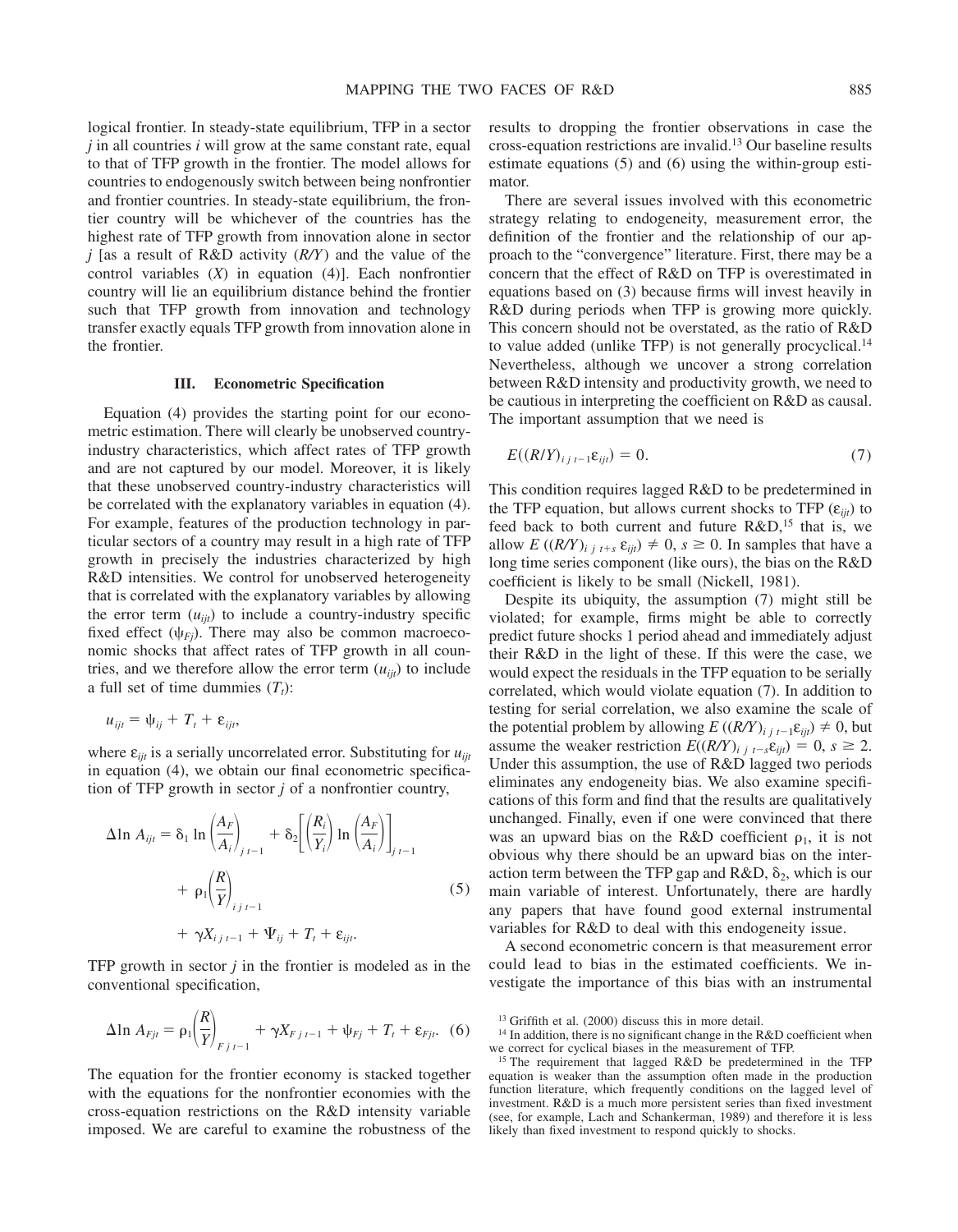variables estimator. A complementary approach uses data on some of the variables suggested as sources of measurement error in the TFP literature.

Third, the model implies that it is not the *identity* of the frontier country that is important [equation (5)], but the measure of *distance from the technological frontier* that captures the potential for technology transfer. Our analysis does not preclude technological transfer from countries with levels of productivity higher than one's own but lower than the frontier. All we require is that distance from the technological frontier be correlated with the potential for technology transfer. We establish the robustness of our results to the use of alternative measures of the spillover potential, using for example the average of the countries with the two highest TFP levels in defining the location of the frontier, rather than simply the country with the highest relative TFP. We also demonstrate that our TFPGAP measure is capturing technological proximity to the leading edge by showing that we obtain different results if we use own TFP distance to the median TFP (instead of to the maximum TFP) in the industry.

Fourth, our analysis is related to the convergence literature. Consider a first-order au-toregressive distributed lag  $[ADL(1,1)]$  model where own TFP is cointegrated with frontier TFP:  $\ln A_{ijt} = \alpha_1 \ln A_{i}$   $i \neq 1$  +  $\alpha_2 \ln A_{Fjt}$  +  $\alpha_3$  ln *A<sub>F j<sub>t</sub>*-1</sub> +  $u_{ijt}$ . Under the as sumption of long-run homogeneity  $[(\alpha_2 + \alpha_3)/(1 - \alpha_1) = 1]$ , this has the following equilibrium correction model (ECM) representation with many attractive statistical properties.<sup>16</sup>

$$
\Delta \ln A_{ijt} = \alpha_2 \Delta \ln A_{Fjt} + (1 - \alpha_1) \ln \left( \frac{A_F}{A_i} \right)_{j \ t-1} + u_{ijt}. \quad (8)
$$

Ignoring R&D and the control variables, this is equation (4) with  $\alpha_2 = 0$  and  $1 - \alpha_1 = \delta_1$ . In equation (4), the specification in equation (8) is augmented with a term for the R&D intensity, the coefficient on relative TFP  $(1-\alpha_1)$  is allowed to be a function of R&D intensity, and we include a vector of control variables. As a robustness test, we also consider an additional specification to equation (4) where  $\alpha_2 \neq 0$  for nonfrontier countries, which allows for a more flexible relationship between frontier and nonfrontier TFP.

Our estimates exploit the time series relationship between TFP in frontier and nonfrontier countries.17 Nonetheless, the analysis also has implications for standard measures of  $\beta$ -convergence and  $\sigma$ -convergence.<sup>18</sup> For example, depending on the correlation between the initial and steady-state distributions of relative TFP, the cross-country withinindustry sample standard deviation of relative TFP may either rise, decline, or remain constant over time. Although our sample period is characterized by  $\sigma$ -convergence in the majority of industries, this is a feature of the data and not a necessary implication of the model.

# **IV. Data Description: Data Sources and Sample Size**

The data used in the empirical application come from a number of sources. The main one is the OECD International Sectoral Data Base (ISDB), which provides information at the two-digit industry level on value added, labor, and capital stocks. We have combined this with data on R&D expenditure from the OECD ANBERD data set and information from several other sources. For information on occupational skills we use the UNIDO database; for education we use aggregate data from Barro and Lee (1994) and industry data from Machin and Van Reenen (1998). Trade data are derived from the OECD Bilateral Trade Database.

Our sample consists of twelve countries over the period 1974–1990. For some of the countries, information is available for nine two-digit industries (ISIC 31–39); for others, ISIC 38 is additionally broken down into five three-digit industries. Where the more disaggregated information is available for the three-digit industries, we use it. At the same time, careful attention is paid to the robustness of the results to alternative samples of countries and industries. See the appendix for details.

We calculate the growth rate of TFP  $(\Delta TFP_{ijb})$  the empirical counterpart to  $\Delta$  ln  $A_{ijt}$  in section II) and the TFP distance between country *i* and the frontier [*TFPGAPijt,* the empirical counterpart to  $\ln (A_F/A_i)$  *j<sub>t</sub>* above]. In each case, we use the superlative-index-number approach of Caves, Christensen, and Diewert (1982a,b), which allows for a flexible specification of the production technology. Our baseline measures of TFP growth and relative levels of TFP use the raw data from the ISDB. However, in the literature much attention is paid to how TFP is measured and in particular how to correct for differences across countries in hours worked, skills levels, markups, capacity utilization, and other factors. To confirm the robustness of our results, we use a number of different measures that adjust for these factors. The way in which our baseline measure is calculated is described here. The way in which the adjusted measures are calculated is described in the appendix and in Griffith et al. (2000). Our preferred measure controls for differences in hours worked and variation in skills across countries and industries using information on wages and employment by occupation from the UNIDO database.

TFP growth is measured by a superlative index derived from the translog production function,19

<sup>16</sup> See Hendry (1996).

<sup>&</sup>lt;sup>17</sup> The analysis is, therefore, most closely related to the time series convergence literature: see Bernard and Durlauf (1995, 1996).

 $18$  In this context,  $\beta$ -convergence refers to the cross-section correlation between rates of growth and initial levels of relative TFP;  $\sigma$ -convergence refers to the evolution of the sample standard deviation of relative TFP over time. For further discussion in the context of the cross-country growth literature, see Barro and Sala-i-Martin (1995). <sup>19</sup> See Caves et al. (1982b).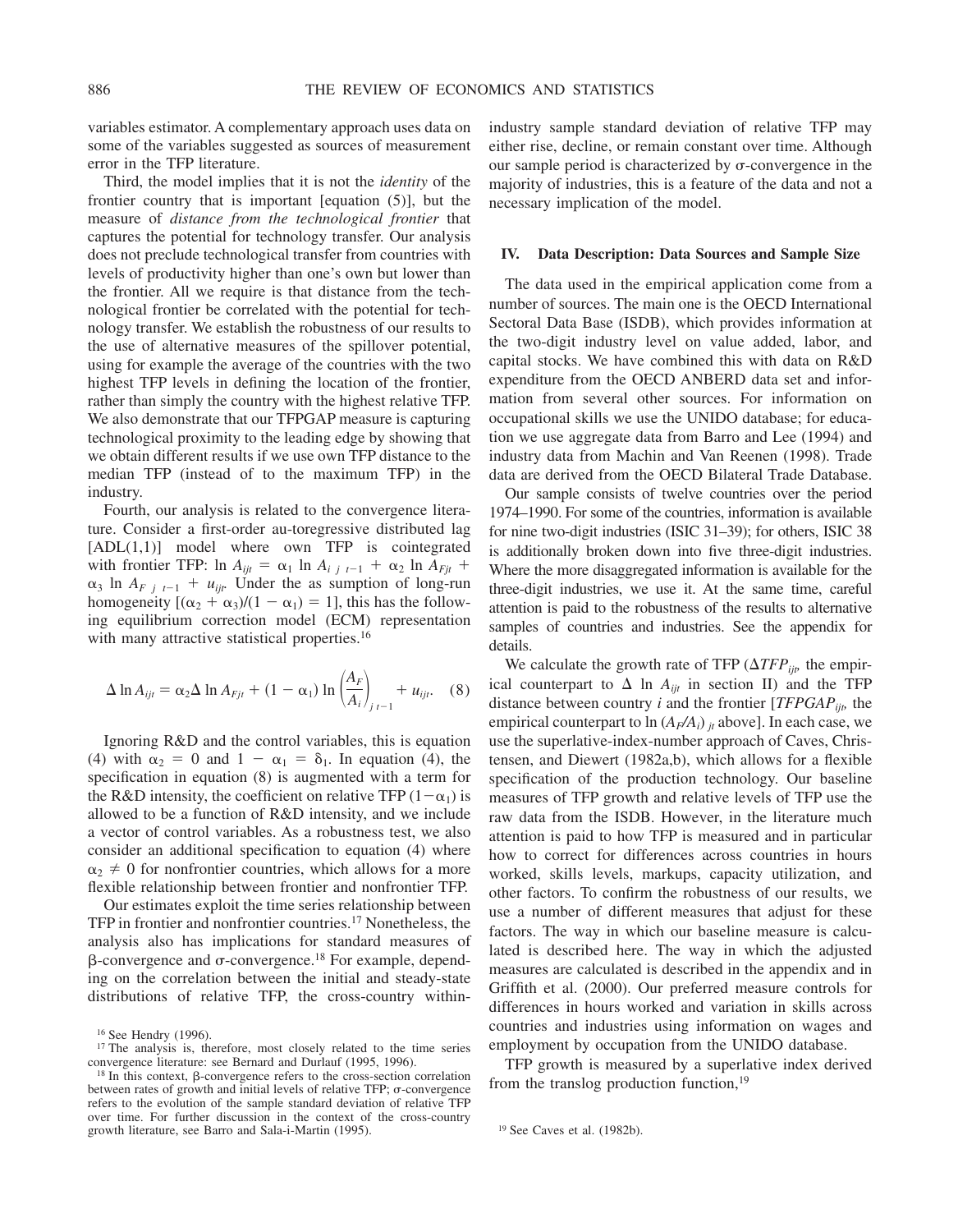$$
\Delta TFP_{ijt} = \ln \left( \frac{Y_{ijt}}{Y_{ijt-1}} \right) - \frac{1}{2} \left( \alpha_{ijt} + \alpha_{i j t-1} \right) \ln \left( \frac{L_{ijt}}{L_{i j t-1}} \right)
$$
  
-  $\left( 1 - \frac{1}{2} \left( \alpha_{ijt} + \alpha_{i j t-1} \right) \right) \ln \left( \frac{K_{ijt}}{K_{i j t-1}} \right),$  (9)

where  $\alpha_{ijt}$  is the share of labor in value added,  $Y_{ijt}$  is the real value added (converted to US dollars using an economywide PPP),  $L_{iit}$  is the number of workers employed, and  $K_{iit}$ is the real capital stock (converted to U.S. dollars using a capital PPP). One problem we face in measuring TFP is that the share of labor in value added,  $\alpha_{ijt}$ , is quite volatile. This is suggestive of measurement error, and we therefore follow Harrigan (1997) in exploiting the properties of the translog production function to smooth the observed labor shares.20

We measure the gap between each country's TFP and the level in the frontier using an analogous superlative index number derived from the translog production function. We begin by evaluating the level of TFP in each country relative to a common reference point—the geometric mean of the TFPs of all other countries. This is done for each industry-year (for example, we measure TFP in the U.S. chemicals industry in 1980 relative to the geometric mean of the chemical industry TFPs in all other countries in 1980). This measure of TFP is given by

$$
MTFP_{ijt} = \ln\left(\frac{Y_{ijt}}{\bar{Y}_{jt}}\right) - \tilde{\sigma}_{ijt} \ln\left(\frac{L_{ijt}}{\bar{L}_{jt}}\right) - (1 - \tilde{\sigma}_{ijt}) \ln\left(\frac{K_{ijt}}{\bar{K}_{jt}}\right),\tag{10}
$$

where a bar above a variable denotes a geometric mean; that is,  $\bar{Y}_{it}$ ,  $\bar{L}_{it}$ ,  $\bar{K}_{it}$  are the geometric means of output, labor, and capital in industry *j* at time *t,* respectively. The variable  $\tilde{\sigma}_{ijt} = \frac{1}{2} (\alpha_{ijt} + \bar{\alpha}_{jt})$  is the average of the labor share in country *i* and the geometric mean labor share, where we again exploit the properties of the translog production function to smooth observed labor shares.

We define the frontier as the country with the highest value of TFP relative to the geometric mean in each industry *j* at time *t* (denoted  $MTFP_{Fit}$ ). Subtracting  $MTFP_{ijt}$  from  $MTFP_{Fit}$ , we obtain a superlative-index-number measure of a country's TFP distance from the frontier [denoted *TFPGAPijt*, the empirical counterpart to  $\ln (A_F/A_i)_i$  in section II],<sup>21</sup>

FIGURE 1.—TFP, ADJUSTED FOR SKILLS AND HOURS, AS PROPORTION OF FRONTIER TFP: PAPER, PRINTING, AND PUBLISHING (ISIC 34)



$$
TFPGAP_{ijt} = MTFP_{Fjt} - MTFP_{ijt}.
$$
 (11)

To illustrate our method, figure 1 plots TFP levels in one industry—paper, printing and publishing (ISIC 34)—using our preferred measure. To make the figure easier to interpret visually, we graph the exponent of the negative of the TFPGAP. This corresponds to each country's TFP as a proportion of TFP in the frontier (relative TFP). The United States was the frontier country throughout our sample period except in the final year, when it is pushed into second place by the Netherlands (not shown in graph). In this industry most counties have narrowed the gap with the United States. Japan is notable for starting off as one of the countries furthest from the United States in 1973 and closing approximately half of the TFP gap by 1990. Other countries have not been so successful. Canada and Denmark have not improved their position relative to the United States, and Britain did not start catching up until the 1980s. The picture varies by industry, and table 1 shows which country has the highest (the frontier) and second highest level of relative TFP in 1971, 1981, and 1990.

In some industries, the identity of the frontier and the country with the next highest level of relative TFP remains constant over time (for example, ISIC 383, and 384); in other industries we see examples of loss of technological leadership as one economy leapfrogs another (for example,

<sup>&</sup>lt;sup>20</sup> Under the assumption of a translog production function and standard market-clearing conditions,  $\alpha_{ijt}$  can be expressed as a function of the capital-labor ratio and a country-industry constant,  $\alpha_{ijt} = \xi_{ji} + \phi_j$  ln  $(K_{iit}/L_{ii})$ . If actual labor shares deviate from their true values by an i.i.d. measurement error term, then the parameters of this equation can be estimated by fixed-effects panel data estimation, where we allow the coefficient on the capital-labor ratio to vary across industries *j.* The fitted values from this equation are then used as the labor cost shares in our calculation of equation (9) and below.

<sup>&</sup>lt;sup>21</sup> Note that equation (10) may be used to obtain a bilateral measure of relative TFP in any two countries *a* and *b.* Because we begin by measuring TFP compared to a common reference point (the geometric mean of all countries), these bilateral measures of relative TFP are transitive.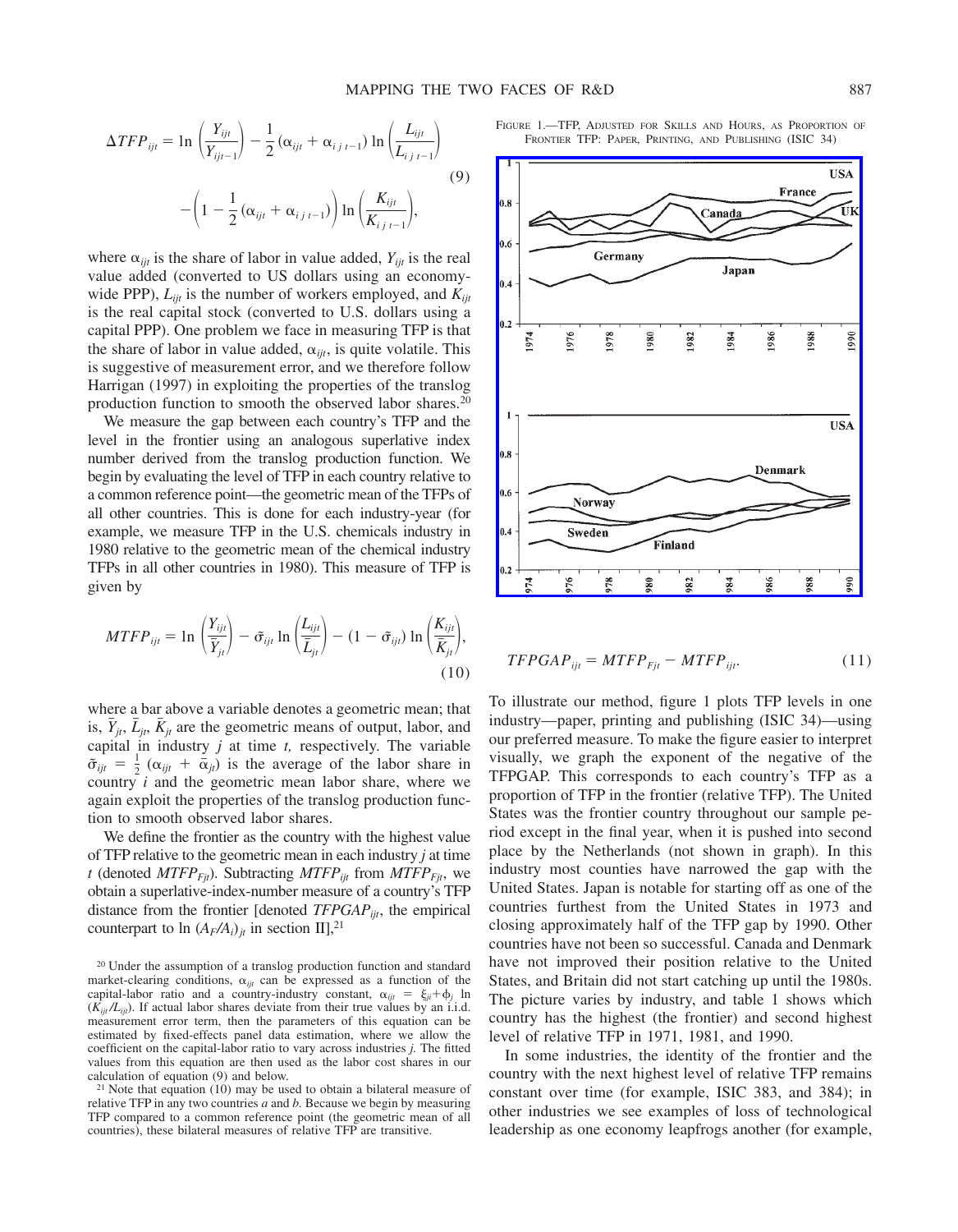| <b>ISIC</b> | <b>TFP</b>                                             | 1971                             | 1981                             | 1990                             | <b>ISIC</b> | <b>TFP</b>                                             | 1971                             | 1981                             | 1990                              |
|-------------|--------------------------------------------------------|----------------------------------|----------------------------------|----------------------------------|-------------|--------------------------------------------------------|----------------------------------|----------------------------------|-----------------------------------|
| 31          | First<br>Second<br>Mean $exp(RTFP)$<br>$SD \exp(RTFP)$ | Jap<br>Can<br>0.65<br>0.20       | Jap<br><b>US</b><br>0.69<br>0.18 | <b>US</b><br>Ita<br>0.77<br>0.17 | 381         | First<br>Second<br>Mean $exp(RTFP)$<br>$SD \exp(RTFP)$ | <b>US</b><br>Ger<br>0.78<br>0.32 | Ger<br><b>US</b><br>0.85<br>0.17 | Ger<br><b>USA</b><br>0.88<br>0.10 |
| 32          | First<br>Second<br>Mean $exp(RTFP)$<br>SD exp(RTFP)    | Fra<br>Swe<br>0.72<br>0.18       | Dnk<br>Fra<br>0.77<br>0.17       | Nld<br>Fra<br>0.78<br>0.19       | 382         | First<br>Second<br>Mean exp(RTFP)<br>$SD \exp(RTFP)$   | Ger<br><b>US</b><br>0.88<br>0.10 | Ger<br>Ita<br>0.90<br>0.07       | <b>US</b><br>Fra<br>0.93<br>0.05  |
| 33          | First<br>Second<br>Mean $exp(RTFP)$<br>SD exp(RTFP)    | <b>US</b><br>Ger<br>0.79<br>0.17 | <b>US</b><br>Ger<br>0.85<br>0.15 | <b>US</b><br>Swe<br>0.81<br>0.12 | 383         | First<br>Second<br>Mean exp(RTFP)<br>$SD \exp(RTFP)$   | <b>US</b><br>Fra<br>0.75<br>0.31 | <b>US</b><br>Fra<br>0.88<br>0.15 | <b>US</b><br>Fra<br>0.94<br>0.06  |
| 34          | First<br>Second<br>Mean $exp(RTFP)$<br>$SD \exp(RTFP)$ | US<br>Fra<br>0.62<br>0.20        | <b>US</b><br>Fra<br>0.68<br>0.18 | Nld<br><b>US</b><br>0.80<br>0.15 | 384         | First<br>Second<br>Mean $exp(RTFP)$<br>$SD \exp(RTFP)$ | <b>US</b><br>Ger<br>0.71<br>0.19 | <b>US</b><br>Ger<br>0.88<br>0.15 | <b>US</b><br>Ger<br>0.95<br>0.04  |
| 35          | First<br>Second<br>Mean $exp(RTFP)$<br>SD exp(RTFP)    | Jap<br>Ger<br>0.55<br>0.23       | Ger<br>Jap<br>0.70<br>0.20       | Ger<br>Jap<br>0.79<br>0.19       | 385         | First<br>Second<br>Mean exp(RTFP)<br>$SD \exp(RTFP)$   | <b>US</b><br>Ger<br>0.67<br>0.33 | Fra<br><b>US</b><br>0.82<br>0.21 | Fra<br><b>US</b><br>0.87<br>0.09  |
| 36          | First<br>Second<br>Mean exp(RTFP)<br>$SD \exp(RTFP)$   | Can<br>Ger<br>0.78<br>0.14       | Can<br>Fra<br>0.85<br>0.11       | Nld<br>Fra<br>0.86<br>0.12       | 39          | First<br>Second<br>Mean $exp(RTFP)$<br>$SD \exp(RTFP)$ | <b>US</b><br>Dnk<br>0.77<br>0.24 | Dnk<br><b>US</b><br>0.71<br>0.24 | <b>US</b><br>Ger<br>0.68<br>0.22  |
| 37          | First<br>Second<br>Mean $exp(RTFP)$<br>$SD \exp(RTFP)$ | <b>US</b><br>UK<br>0.55<br>0.23  | Jap<br><b>US</b><br>0.66<br>0.23 | Jap<br>Ita<br>0.72<br>0.14       | 30          | First<br>Second<br>Mean exp(RTFP)<br>$SD \exp(RTFP)$   | <b>US</b><br>Can<br>0.68<br>0.15 | <b>US</b><br>Nld<br>0.79<br>0.14 | Nld<br><b>US</b><br>0.81<br>0.13  |
| 38          | First<br>Second<br>Mean $exp(RTFP)$<br>SD exp(RTFP)    | <b>US</b><br>Ger<br>0.54<br>0.15 | <b>US</b><br>Ger<br>0.71<br>0.16 | Nld<br><b>US</b><br>0.76<br>0.16 |             |                                                        |                                  |                                  |                                   |

TABLE 1.—RELATIVE TFP AND THE IDENTITY OF THE FRONTIER

31: food, beverages and tobacco; 32: textiles; 33: wood; 34: paper; 35: chemicals; 36: nonmetallic minerals; 37: basic metals; 38: fabricated metals; 381: metal products; 382: agricultural and industrial machinery; 383: electrical goods; 384: transport equipment; 385: instruments; 39: other manufacturing; 30: total manufacturing.<br>Note: "First" is the frontier; "Second" is the second highest TFP country; mean and SD of exp(RTFP) are t

mean closer to unity corresponds to a higher average level of relative TFP. The measure of TFP used is adjusted for skills and hours worked; see appendix.

ISIC 35 and 381).22 As discussed earlier, it is not the identity of the frontier country per se that is important in the econometric estimation, but the measure of distance from the technological frontier, which we use to capture the potential for technology transfer.

Table 1 therefore also reports the sample mean and standard deviation of relative TFP across countries for each industry in the years 1971, 1981, and 1990. Relative TFP is each country's TFP as a proportion of that in the frontier, and is equal to 1 for the frontier and less than 1 for nonfrontier countries. The further away from 1 (the smaller) that number), the greater a country *i*'s distance from the technological frontier. In all industries except one (ISIC 39, other manufacturing), average levels of relative TFP are higher in 1990 than 1971, and in all industries except two (ISIC 32, Textiles and ISIC 36, nonmetallic minerals), the standard deviation is lower in 1990 than in 1971. This suggests  $\sigma$ -convergence in levels of relative TFP within OECD manufacturing industries during the sample period.23

### **V. Results**

### *A. Main Results*

Column (1) of table 2 examines the role played by technology transfer in determining rates of TFP growth,

<sup>&</sup>lt;sup>22</sup> For a discussion of technological leapfrogging in a historical context, see Brezis, Krugman, and Siddon (1993).

 $23$  This finding of  $\sigma$ -convergence within individual manufacturing industries is consistent with the results of Bernard and Jones (1996a,b). Our TFP measures are more general than those considered by Bernard and Jones: we control for cross-country differences in the skill composition of the workforce and measure TFP using a superlative index number (rather than assuming a Cobb-Douglas technology). The latter adjustment on its own is quantitatively important and strengthens findings of productivity convergence within individual manufacturing industries. Bernard and Jones are also concerned with aggregate manufacturing and nonmanufacturing, and their results are compatible with convergence within individual manufacturing industries.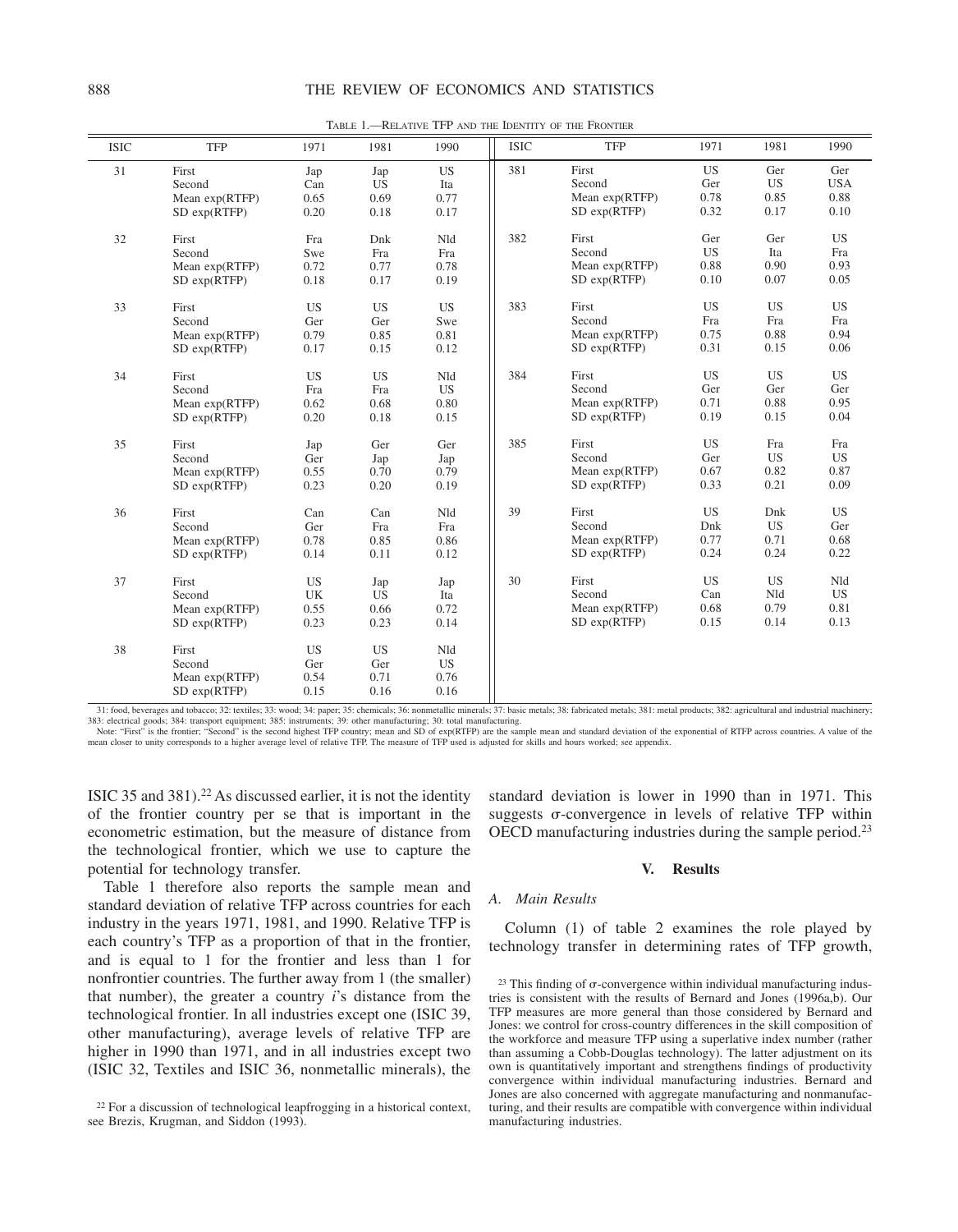TABLE 2.—IMPACT OF R&D AND HUMAN CAPITAL ON TFP GROWTH

| $\Delta TFP_{\text{iit}}$        |            | $^{(1)}$     | (2)          | (3)          | (4)          | (5)          | (6)          | (7)          | (8)                           |
|----------------------------------|------------|--------------|--------------|--------------|--------------|--------------|--------------|--------------|-------------------------------|
| $TFPGAP_{i,i-1}$                 | $\delta_1$ | 0.080(0.014) | 0.085(0.013) | 0.067(0.015) | 0.066(0.015) | 0.059(0.016) | 0.013(0.021) | 0.019(0.021) | 0.002(0.022)                  |
| $R/Y_{i,i-1}$                    | $\rho_1$   |              | 0.669(0.165) | 0.497(0.188) | 0.461(0.185) | 0.479(0.177) | 0.473(0.172) | 0.502(0.174) | 0.561(0.186)                  |
| $(TFPGAP \times R/Y)_{i,i,t-1}$  | $\delta_2$ |              |              | 0.596(0.333) | 0.633(0.328) | 1.00(0.346)  | 0.815(0.350) | 0.740(0.351) | 0.814(0.385)                  |
| $H_{i,t-1}$                      | $\rho_2$   |              |              |              |              |              | 0.229(0.124) | 0.258(0.124) | 0.267(0.149)                  |
| $(TFPGAP \times H)_{i,t-1}$      | $\delta_3$ |              |              |              |              |              | 0.464(0.137) | 0.426(0.140) | 0.559(0.139)                  |
| $IMPS_{i,i-1}$                   | $\rho_3$   |              |              |              |              |              |              |              | $0.001(0.011) - 0.064(0.035)$ |
| $(TFPGAP \times IMPS)_{i,i,t-1}$ | $\delta_4$ |              |              |              |              |              |              | 0.073(0.035) | 0.060(0.034)                  |
| Serial correlation               |            |              |              |              |              |              |              |              |                               |
| $(p$ -value)                     |            | 0.328        | 0.309        | 0.311        | 0.390        | 0.453        | 0.388        | 0.896        | 0.553                         |
| Skills adjustment                |            |              |              |              | Yes          | <b>Yes</b>   | <b>Yes</b>   | <b>Yes</b>   | <b>Yes</b>                    |
| Hours adjustment                 |            |              |              |              |              | Yes          | Yes          | Yes          | Yes                           |

Notes: Sample contains 1801 observations from 1974–1990; numbers in parentheses are robust standard errors; all regressions include full set of time dummies and full set of country-industry interactions (within-group estimators); observations are weighted using initial industry shares of total manufacturing employment:  $\Delta TFP$  is growth in TFP: RTFP is relative level of TFP: RNY is R&D intensity: H is human capital; IMPS is imports from the frontier (normalized on output); serial correlation is the p-value for the LM test for first-order serial correlation, distributed  $N(0,1)$  under the null. In column (8), RN is lagged  $t - 2$ ; null of observations is 1695.

excluding both R&D terms. The relative TFP term enters positively and is significant at conventional levels, indicating that within each industry the countries that are further behind the frontier experience higher rates of productivity growth. Controlling for unobserved heterogeneity using the within-groups estimator increases the size of the estimated coefficient on relative TFP.24

As suggested in the discussion above, we are interested in exploring the two possible roles played by R&D. We enter the R&D intensity in levels, to capture an effect on innovation, as well as interacted with the relative productivity term, which will capture an effect on the rate of technological transfer. In column (2) of table 2, we introduce the lagged level of R&D intensity, which enters positively and is statistically significant at conventional levels. Column (3) considers both the level of R&D and the interaction between R&D and relative TFP. The interaction term is expected to have a positive coefficient: the further a nonfrontier country lies behind the frontier (the larger *TFPGAP<sub>ijt<sup>1</sup>1</sub>*), the greater the potential for technologies to be transferred through R&D and the higher the rates of productivity growth. From column (3), the estimated coefficient on the interaction term is indeed positive and statistically significant at the 10% level. The linear term remains positive and significant.

In columns (4) and (5), we adjust our TFP measure to take account of cross-country differences in the skill composition of the workforce and in hours worked. Column (4) exploits information on the share of production and nonproduction workers in employment and the wage bill in individual industries to control for labor quality. In column (5), we also control for cross-country differences in hours worked. The upshot of these results is that R&D appears to have both a linear effect (R&D

generates innovations) and an interactive effect with distance to frontier (*TFPGAP*) (R&D also spurs faster adoption of new technologies).

Although our baseline specification assumes that R&D is the critical factor in generating innovation and technology transfer, many authors have emphasized the roles of human capital and international trade in the growth process. The model presented earlier is therefore extended to incorporate these variables. Equation (5) becomes

$$
\Delta \ln A_{ijt} = \delta_1 \ln \left(\frac{A_F}{A_i}\right)_{j \ t-1} + \left[\delta_2 \left(\frac{R}{Y}\right)_{i \ j \ t-1} + \delta_3 H_{i \ t-1} + \delta_4 (IMPS)_{i \ j \ t-1} \right] \ln \left(\frac{A_F}{A_i}\right)_{j \ t-1} \tag{12}
$$

$$
+ \rho_1\left(\frac{R}{Y}\right)_{i\,j\,t-1} + \rho_2 H_{i\,t-1} + \rho_3 (IMPS)_{i\,j\,t-1} + u_{ijt}.
$$

Our preferred measure of TFP weights the numbers of production and nonproduction workers in a countryindustry by their respective shares of the wage bill. In so far as any increased productivity of nonproduction workers is reflected in their wages (a private rate of return), it will already be captured in our analysis. In this section, we are therefore concerned with estimating externalities to human capital accumulation. The existence of such externalities has been a frequent concern of the theoretical growth literature, including work on both *technological* externalities<sup>25</sup> and *pecuniary* externalities.26 Because human capital's effect is thought to be an externality, we use country-level data on the percentage of the total population that has attained higher (tertiary) education from Barro and Lee (1994).<sup>27</sup> These data have the advantage of being available for all <sup>24</sup> If we reestimate the specification in column (1) of table 2 dropping the countries in our sample. We also investigate the use of

fixed effects, the estimated coefficients (*standard error*) on *TFPGAP* is 0.020 (*0.005*). With OLS estimation there is evidence of serial correlation in the residuals (the *p*-value of the LM test statistic is *0.013*). Once we control for unobserved heterogeneity across country-industries, we find no evidence of serial correlation, as indicated by the LM test statistics reported at the bottom of table 2.

 $25$  See Lucas (1988) or Nelson and Phelps (1966).

<sup>26</sup> See Acemoglu (1996) and Redding (1996).

<sup>&</sup>lt;sup>27</sup> Higher education is a more appropriate variable than secondary education for OECD countries.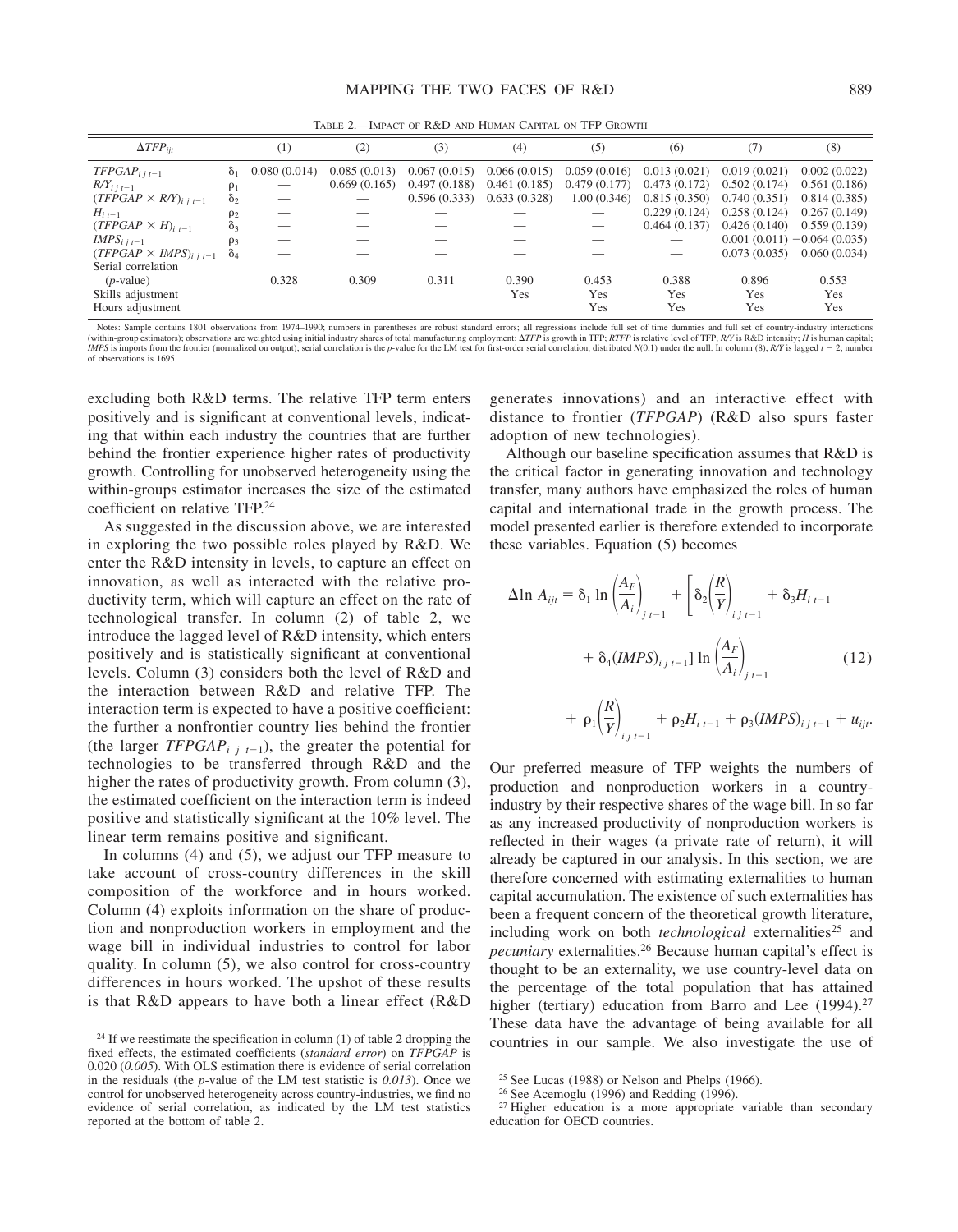industry-level educational attainment data from Machin and Van Reenen (1998), as discussed further below.

Column (6) of table 2 presents the results including R&D and human capital. The estimated coefficient on the level of human capital is positive and significant at the 10% level, and the interaction is positive and significant at the 5% level. This is consistent with positive externalities from higher educational attainment in the form of both a higher rate of innovation and more rapid technology transfer. The conclusions regarding the effects of R&D remain unchanged.

The role of the aggregate human capital variable is open to different interpretations.<sup>28</sup> For six countries we have industrylevel educational variables, which we used instead of the aggregate variables. The human capital terms were correctly signed, but only the linear term was significant at the 10% level.29 We also interacted the human capital variable with the R&D variable and find the coefficient is insignificant.<sup>30</sup>

The role of international trade is stressed in both the crosscountry growth literature and work on international R&D knowledge spillovers. The theoretical literature suggests a variety of mechanisms by which trade may affect productivity growth (for example, spillovers of technology from the reverse engineering of imported goods, increased product market competition, and larger market size), and there are a number of ways to introduce international trade into the model. We take a simple and intuitive approach that, at the same time, is sufficiently general to allow trade to affect both innovation and technology transfer. The OECD bilateral trade database provides country-industry-level information on the source of imports from trading partners in the OECD. Using these data, we construct measures of import penetration for each industry in each country. Our preferred measure uses imports from the frontier, although we also experimented with using imports from the whole world, imports from other OECD countries excluding the frontier, and imports from non-OECD countries.31 International trade flows are scaled by output, and we include both a level and an interaction term for import penetration.

In column (7) of table 2, we include information on R&D, human capital, and international trade. The magnitude and statistical significance of the coefficients on the R&D and human capital terms remain largely unchanged. The import level term is statistically insignificant. The import interaction term is positively signed and statistically significant at the 10% level. Thus, increased trade with the frontier tends to have a (weakly) positive effect on rates of productivity growth through the speed of technology transfer, but not through rates of innovation.32

As a check on our assumption of weak exogeneity of R&D, column (8) of table 2 dates  $R&D$  at  $t-2$ . We see that the level of R&D and its interaction with *TFPGAP* remain significant. Alternatively, treating  $(R/Y)$ <sub>i  $j$ t<sup>-1</sup></sub> as endogenous and using the second lags of R&D intensity and its interaction with *TFPGAP* as instruments also gives very similar results.33

What about the quantitative importance of the estimated effects? Because the import interaction term is only weakly statistically significant, we concentrate on the results with R&D and human capital [column (6) in table 2], and we focus on the implications for total manufacturing. The estimated R&D effect  $[\hat{\rho}_R = \hat{\rho}_1 + \hat{\delta}_2 \ln (A_F/A_i)_{i,t-1}]$  consists of two components: one due to innovation  $(\hat{\rho}_1)$  and a second due to technology transfer or absorptive capacity  $[\hat{\delta}_2 \ln (A_F/A_i)_{i,t-1}]$ . In table 3 we report the total return from R&D (column 1) and from human capital (column 3), as well as the percentage of the estimated R&D effect that is accounted for by technology transfer (column 2), with analogous figures also reported for human capital (column 4). The relative contribution from technology transfer varies with a country's distance to the technological frontier. We see that for the United States, which is typically the technological leader, R&D's contribution to productivity growth is largely due to innovation. In contrast, in Finland, where the average relative TFP is around 50% of the level in the frontier (TFP in the United States is just over twice as high as in Finland), less than half of the estimated effect is due to innovation—absorptive capacity is quantitatively more important.

Under the assumption that the association between productivity growth and R&D is causal, these estimated coefficients may be given a more structural interpretation. As discussed in the theoretical section above, the estimated coefficient on R&D corresponds to a social rate of return. Therefore, one implication of our analysis is that many existing studies, insofar as they have focused on the United States (which is typically the technological leader), will have underestimated R&D's social rate of return. In nonfron-

<sup>28</sup> See Krueger and Lindahl (2001) for a critical discussion and recent evidence.

 $29$  The specification in column (6) of table 2 was reestimated using the industry-level education data. The estimated coefficients (*standard errors*) on the linear and interaction education were 0.361 (*0.203*) and 0.439 (*0.549*), respectively. We also experimented with nonlinearities in human capital, but none of the terms were significant at conventional levels.

 $30$  In this specification the coefficients (*standard errors*) are:  $TFPGAP_{t-1}$ 0.018 (0.022),  $(R/Y)_{t-1}$  0.689 (0.301),  $(TFPGAP \times R/Y)_{t-1}$  0.743 (0.351), *H*<sub>1-1</sub> 0.270 (0.137), (*TFPGAP* $\times$ *H*)<sub>*t*-1</sub> 0.448 (0.139), (*H* $\times$ *R*/*Y*)<sub>*t*-1</sub> 0.840 (*1.052*).

<sup>&</sup>lt;sup>31</sup> The results using imports from the whole world (not shown) are very similar to those with imports from the frontier, suggesting that it is openness per se that fosters technology transfer and not whether a country is directly importing from the most advanced nations. The results are weakest for imports from non-OECD countries, which does not seem consistent with the arguments of Wood (1994), who claims that trade with developing countries has resulted in large amounts of induced innovation (and so lowered the demand for less skilled workers).

<sup>&</sup>lt;sup>32</sup> In the working paper version, we also show that our results are robust to including level and interaction terms in investment in fixed capital.

<sup>&</sup>lt;sup>33</sup> The estimated coefficients (*standard errors*) were: *TFPGAP<sub>t-1</sub>* 0.000  $(0.022)$ ,  $(R/Y)_{t-1}$  0.631 (0.199), and *TFPGAP*<sub>t-1</sub>  $\times$   $(R/Y)_{t-1}$  0.897 (0.473). Similar results are also obtained from treating both lagged R&D and lagged TFPGAP as endogenous (footnote 40). We also experimented with using policy changes such as the introduction of an R&D tax credit as instruments for the R&D intensity (see Bloom, Griffith, & Van Reenen, 2002). Unfortunately, there is only a small sample for which both the production data used to calculate TFP and the policy variables are available. The pattern of point estimates was similar, but the small sample size led to a large loss in precision.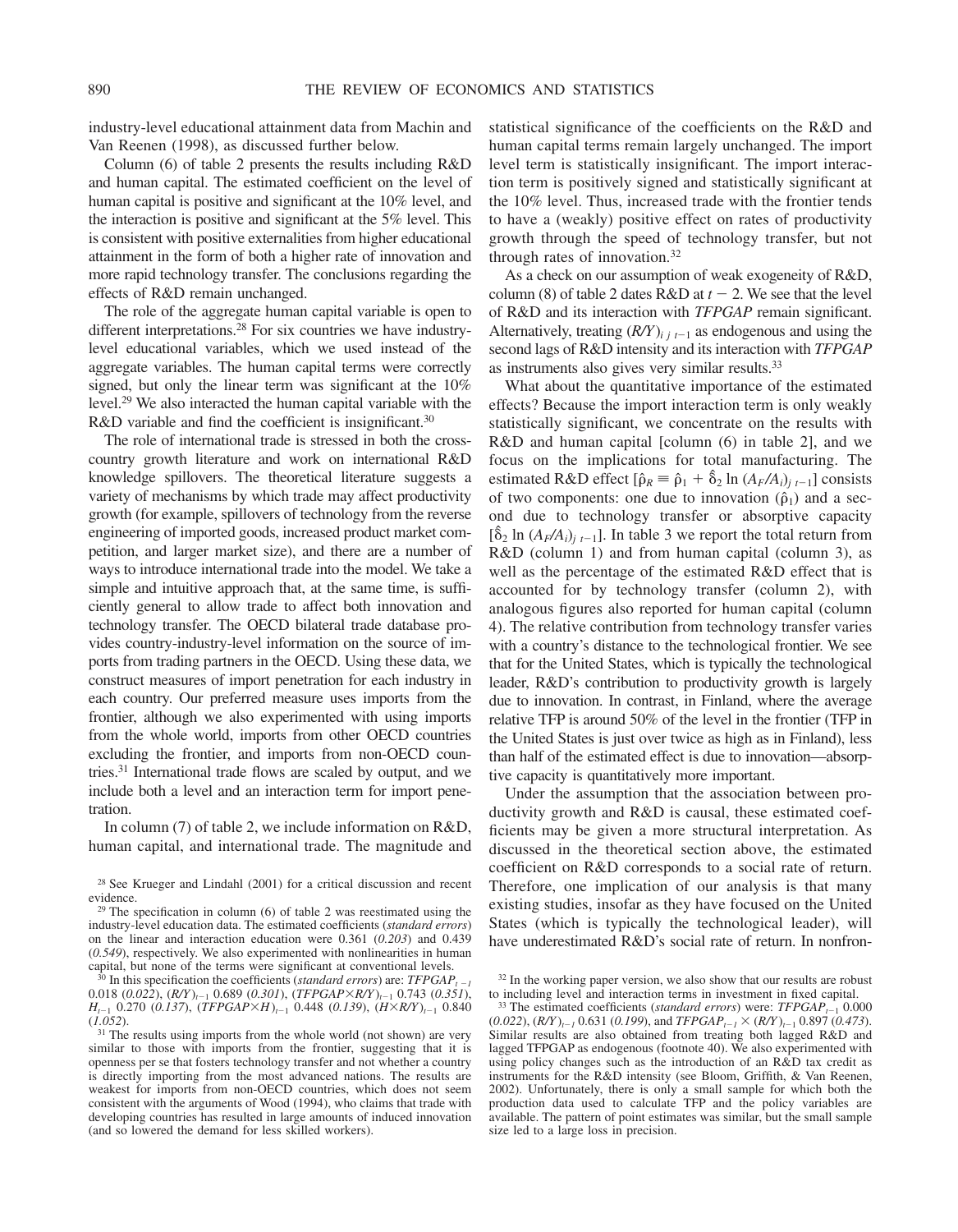| Country              | (1)<br>R&D<br><b>Total Effect</b> | (2)<br>R&D<br>Technology Transfer (%) | (3)<br>Human Capital<br><b>Total Effect</b> | (4)<br>Human Capital<br>Technology Transfer (%) |
|----------------------|-----------------------------------|---------------------------------------|---------------------------------------------|-------------------------------------------------|
| Canada               | 0.69                              | 26                                    | 0.35                                        | 29                                              |
| Denmark              | 0.81                              | 35                                    | 0.42                                        | 38                                              |
| Finland              | 1.05                              | 54                                    | 0.56                                        | 58                                              |
| France               | 0.67                              | 25                                    | 0.34                                        | 28                                              |
| Germany              | 0.64                              | 23                                    | 0.33                                        | 26                                              |
| Italy                | 0.88                              | 40                                    | 0.46                                        | 44                                              |
| Japan                | 0.83                              | 36                                    | 0.43                                        | 39                                              |
| Norway               | 0.98                              | 48                                    | 0.52                                        | 52                                              |
| Sweden               | 0.78                              | 35                                    | 0.40                                        | 38                                              |
| United Kingdom       | 0.77                              | 36                                    | 0.40                                        | 39                                              |
| <b>United States</b> | 0.57                              | 14                                    | 0.28                                        | 15                                              |

TABLE 3.—TOTAL R&D AND HUMAN CAPITAL CONTRIBUTIONS TO PRODUCTIVITY GROWTH, TOGETHER WITH THE PERCENTAGE DUE TO TECHNOLOGY TRANSFER, BASED ON THE AVERAGE *TFPGAP* IN TOTAL MANUFACTURING

Notes: Column (1) shows R&D's total contribution to productivity growth is  $\hat{p}_R = \hat{p}_1 + \hat{p}_2 \ln (A_F/A)_{i,j}$  is using the coefficient estimates from column (6) of table 2 ( $\hat{p}_1 = 0.473$ ,  $\hat{p}_2 = 0.815$ ). Column (2) rep the percentage share of technology transfer  $[\hat{\delta}_2 \ln(\bar{A}_F/A_i)]$  in R&D's total contribution  $(\hat{\rho}_R)$ , based on a country's time-averaged TFGAP in total manufacturing [ $\ln(\bar{A}_F/A_i)$ ]. Column (3) shows human capital's tota contribution to productivity growth, and column (4) reports the analogous percentage share of technology transfer.

tier countries, R&D contributes to TFP growth not only through innovation but also through technology transfer. The estimated social rate of return to R&D from innovation  $(\hat{\rho}_1)$  in table 2 of around 40% is consistent with existing U.S.-based studies.<sup>34</sup> As shown in table 3, in nonfrontier countries,  $R&D$ based technology transfer  $[\hat{\delta}_2 \ln (A_F/A_i)]$  may substantially increase the effect of R&D on productivity.35

#### *B. Robustness of Results*

There are a number of potential concerns about the results presented above. In this subsection we consider the robustness of our results to the following concerns: (i) bias due to measurement error, (ii) nonlinearities and diminishing returns to R&D, (iii) sensitivity to the definition of the frontier, (iv) inclusion of contemporaneous frontier TFP growth as in equation (8), and (y) parameter heterogeneity.<sup>36</sup>

*Measurement Error:* Our first concern is with measurement error. If we measure TFP with error, then the weak exogeneity assumption will not be valid. The left-hand side of our regression is the measured TFP growth [ln  $(A_{ii}/A_{i,i+1})$ ], whereas the right-hand side is the measured relative TFP [ $\ln (A_{Fj}t-1}/A_{i j}t-1)$ ]. If  $A_{ij}A_{i j}t-1$ , and  $A_{Fj}t-1$  are each subject to errors of measurement, the OLS estimate of the coefficient on relative TFP will be biased. To deal with this potential problem we use IV estimation. In the absence of serial correlation (conditional on the country-industry fixed effect and the other covariates), longer-lagged values of relative TFP are valid instruments. In columns (1) to (3) of table 4, we replicate the results from columns (5) to (7) of table 2 but instrument the relative TFP term with lags of itself  $(t - 2$  and  $t - 3)$ . The results are very similar to those presented in table 2.37

A complementary approach uses data on some of the variables suggested as sources of measurement error in the TFP literature. Column (4) presents estimation results using a measure of relative TFP that controls for cross-country and cross-industry variation in the degree of imperfect competition using data on the markup of price over marginal cost in individual country-industries. In column (5), we present results using a measure of relative TFP that controls for both country-industry variation in the degree of imperfect competition and country-industry-time variation in capacity utilization.38 In both cases, the conclusions from the IV estimation are confirmed, and the finding of a second face of R&D activity is robust. The coefficients on the R&D level and interaction terms remain of similar magnitude and statistically significant at the 5% level. The human capital interaction is positively signed and statistically significant. Neither the international trade level nor the interaction

<sup>34</sup> For example, Sveikauses (1981) estimates a social rate of return to R&D of 50%, and Griliches and Lichtenberg (1984) estimate a social rate of return to R&D of 41%–62%. See Jones and Williams (1998) for a discussion of existing estimates of the social rate of return to R&D and their relation to the endogenous growth literature.

<sup>&</sup>lt;sup>35</sup> This conclusion receives independent support from Eaton, Gutierrez, and Kortum (1998), who calibrate a computable general equilibrium model of endogenous innovation and growth to economy-wide data from 21 OECD countries. With the exception of Portugal, research productivity in all other OECD countries is found to be higher than in the United States.

<sup>&</sup>lt;sup>36</sup> We show robustness of the results to other tests (such as interindustry spillovers) in Griffith et al. (2000).

<sup>&</sup>lt;sup>37</sup> We considered two tests of the validity of the instruments in addition to the serial correlation tests. First, the Sargan test at the bottom of the columns is a test of the model's overidentifying restrictions. We are unable to reject the null hypothesis that the excluded exogenous variables are uncorrelated with the second-stage residuals. Second, we consider an *F*-test of the excluded instruments in the first-stage equations (IV estimates will be biased toward OLS in finite samples if the instruments are weakly correlated with the endogenous variables). In fact the excluded instruments were always highly significant. For example, in column (1) of table 4 the *F*-test of the joint significance of  $RTFP_{i}$   $_{i}$   $_{t-2}$ ,  $RTFP_{i}$   $_{i}$   $_{t-3}$ , and  $RTFP_{ij}^j$ <sub>1</sub>  $\rightarrow$  *R/Y<sub>ijt-1</sub>*, in the reduced form for  $RTFP_{ij}^j$ <sub>1-1</sub>, is significant at the 1% level.

<sup>&</sup>lt;sup>38</sup> See the appendix for further details concerning the construction of these measures.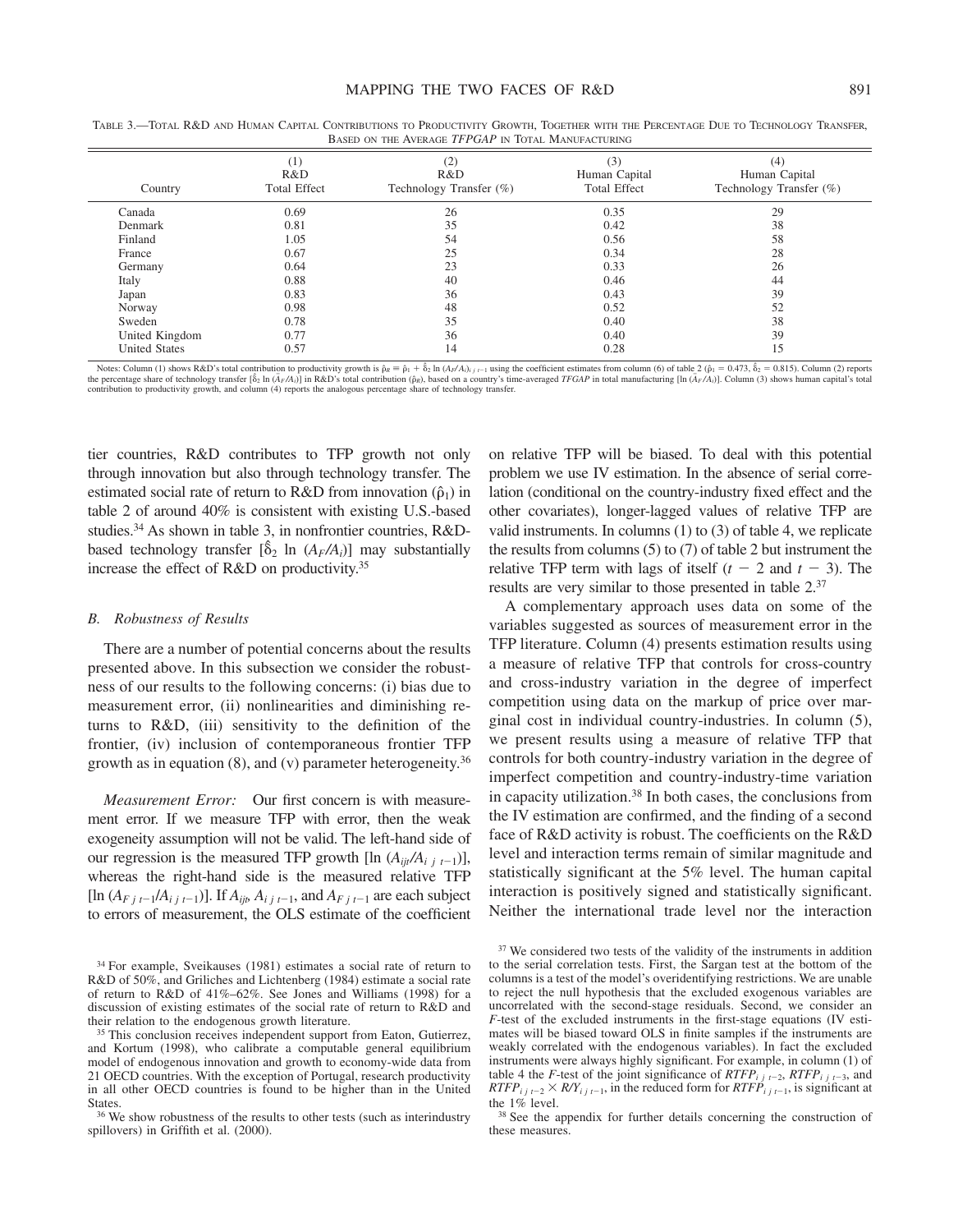|                                      | (1)           | (2)          | (3)          | (4)          | (5)          | (6)             | (7)          | (8)          |
|--------------------------------------|---------------|--------------|--------------|--------------|--------------|-----------------|--------------|--------------|
| $\Delta TFP_{\text{ijt}}$ Estimation | IV            | IV           | IV           | <b>OLS</b>   | <b>OLS</b>   | <b>OLS</b>      | <b>OLS</b>   | <b>OLS</b>   |
| $\Delta TFP_{Fit}$                   |               |              |              |              |              |                 |              | 0.121(0.030) |
| $RTFP_{i,i,t-1}$                     | 0.061(0.019)  | 0.024(0.024) | 0.029(0.025) | 0.006(0.022) | 0.017(0.020) | 0.021(0.021)    | 0.017(0.024) | 0.024(0.021) |
| $R/Y_{i,i-1}$                        | 0.432(0.186)  | 0.432(0.182) | 0.461(0.183) | 0.495(0.175) | 0.343(0.153) | 0.857(0.327)    | 0.394(0.170) | 0.427(0.174) |
| $(R/Y_{i,i-1})^2$                    |               |              |              |              |              | $-1.582(1.214)$ |              |              |
| $(TFPGAP \times R/Y)_{i,i,t-1}$      | 1.336 (0.406) | 1.131(0.411) | 1.046(0.410) | 0.900(0.346) | 0.950(0.338) | 0.682(0.353)    | 1.008(0.384) | 0.815(0.348) |
| $H_{i,t-1}$                          |               | 0.241(0.125) | 0.268(0.125) | 0.250(0.131) | 0.200(0.120) | 0.222(0.124)    | 0.232(0.123) | 0.225(0.124) |
| $(TFPGAP \times H)_{i,i,t-1}$        |               | 0.420(0.175) | 0.399(0.176) | 0.409(0.143) | 0.317(0.140) | 0.452(0.137)    | 0.546(0.165) | 0.459(0.136) |
| $IMPS_{i,i-1}$                       |               |              | 0.003(0.009) | 0.003(0.027) | 0.015(0.032) |                 |              |              |
| $(TFPGAP \times IMPS)_{i,i,t-1}$     |               |              | 0.063(0.034) | 0.048(0.046) | 0.041(0.047) |                 |              |              |
| Serial correlation                   |               |              |              |              |              |                 |              |              |
| $(p$ -value)                         | 0.358         | 0.881        | 0.341        | 0.817        | 0.633        | 0.371           | 0.278        | 0.356        |
| Sargan $(p$ -value)                  | 0.206         | 0.126        | 0.121        |              |              |                 |              |              |
| Adjustments to TFP                   | s,h           | s,h          | s,h          | s,h,m        | s, h, m, c   | s,h             | s,h          | s,h          |
| Definition of frontier               | One           | One          | One          | One          | One          | One             | Two          | One          |

TABLE 4.—ROBUSTNESS OF THE MAIN RESULTS

Notes: Sample contains 1801 observations, 1974-1990; numbers in () are robust standard errors; all regressions include full set of time and country-industry dummies (within-group estimator); observations are weighted using initial industry share of total manufacturing employment;  $\Delta TFP$  is growth in TFP; R/Y is R&D divided by value added; H is human capital; IMPS is imports from the frontier; serial correlation is<br>LM test for in columns (1) through (3) are *TFPGAP<sub>ij1</sub>-*<sub>2</sub>, *TFPGAP<sub>ij1</sub>-*<sub>3</sub>, *RPY<sub>ij1</sub>-*1, (*TFPGAP<sub>ij1</sub>-2* X *RY<sub>ij1</sub>-1*); in column (2) we include as extra instruments:  $H_{ij}$ <sub>c1</sub>, (*TFPGAP<sub>ij1</sub>-2* X  $H_{ij}$ <sub>1</sub>, (*TFPGAP<sub>ij1</sub>-3* 

term is statistically significant at conventional critical val $ues.<sup>39</sup>$ 

A related concern is that the output *Y* is subject to errors of measurement, which will not only affect the measured TFP but also the R&D intensity (*R/Y*). To address this concern, we reestimated the model using instrumental variables, including the the second and third lags of R&D intensity, *TFPGAP,* and their interactions in the instrument set. As discussed in section V A, (in particular, footnote 33), a very similar pattern of results was observed.40

*Nonlinearities and Diminishing Returns to R&D:* We have interpreted the interaction term between R&D and relative TFP as indication of technology transfer associated with R&D. An alternative interpretation, however, is that there are sharply diminishing returns to R&D and that countries further behind the frontier have a higher rate of return simply because they perform less R&D and are therefore higher up the marginal productivity curve for R&D. The empirical implication of this alternative story is that higher-order terms in R&D intensity should be included in our specifications and this should drive out the interaction of R&D with relative TFP. We tested for such nonlinearities in the R&D term and found that these higher-order terms in R&D were always insignificant. Column (6) shows a representative example; we include a squared R&D intensity term. Although it is negative (suggesting diminishing returns), it is insignificant. The interaction terms with relative TFP (both of human capital and of R&D) were basically unchanged by the addition of this variable.

*Definition of the Frontier:* How sensitive are our results to the definition of the frontier? In our model what matters for the regressions is not the identity of the frontier per se, but the measure of distance from the technological frontier that we use to capture the potential for technology transfer. We have already shown that our results are robust to a series of different adjustments to TFP measures. In column (7) of table 4 we also report results using the average of the top two countries as an indicator of the frontier, and the results are similar to column (6) of table 2. As a further robustness check we ran the same regression as shown in column (5) of table 2, but using TFP relative to the median. The idea is that, if our model is correct, this should not be meaningful, as it does not contain information about distance to the technological frontier. Indeed, that is what we see: the coefficients on distance to the median and the interaction between R&D and distance to the median were both statistically insignificant.<sup>41</sup>

*Contemporaneous Frontier TFP Growth:* Augmenting the specification for nonfrontier countries with an additional term in contemporaneous frontier TFP growth allows for a more flexible relationship between nonfrontier and frontier TFP within the context of an equilibrium correction model (ECM) [equation (8)]. The unattractive feature of this specification is that there is a discontinuity in the TFP growth process when a country becomes the frontier, in which case the contemporaneous frontier growth term is set equal to 0.

<sup>&</sup>lt;sup>39</sup> We also experimented with using data on industry-specific purchasing power parities (PPPs). Once again, the conclusions were essentially unchanged: see Griffith et al. (2000) for further details.

<sup>40</sup> For example, in the specification of column (6) in table 2 we used  $(R/Y)_{t-2}$ ,  $(R/Y)_{t-3}$ ,  $(TFPGAP)_{t-2}$ ,  $(TFPGAP)_{t-3}$ ,  $(TFPGAP \times R/Y)_{t-2}$ ,  $(TFPGAP \times R/Y)_{t=3}$ ,  $(TFPGAP \times H)_{t=2}$ , and  $(TFPGAP \times H)_{t=3}$  as instruments for  $(R/Y)_{t-1}$ ,  $H_{t-1}$ ,  $(TFPGAP)_{t-1}$ ,  $(TFPGAP \times R/Y)_{t-1}$ , and (*TFPGAP*  $\times$  *H*)<sub>*t*-1</sub>. The estimated coefficients (*standard errors*) on the key variables in the IV regressions were *TFPGAP* 0.026 (*0.022*), (*R/Y*) 0.693 (*0.191*), and *TFPGAP* (*R/Y*) 1.382 (*0.473*).

<sup>&</sup>lt;sup>41</sup> The coefficients (*standard errors*) were distance to median  $-0.012$ *(0.009), R/Y* 0.634 *(0.175),* and the interaction 0.141 *(0.125).*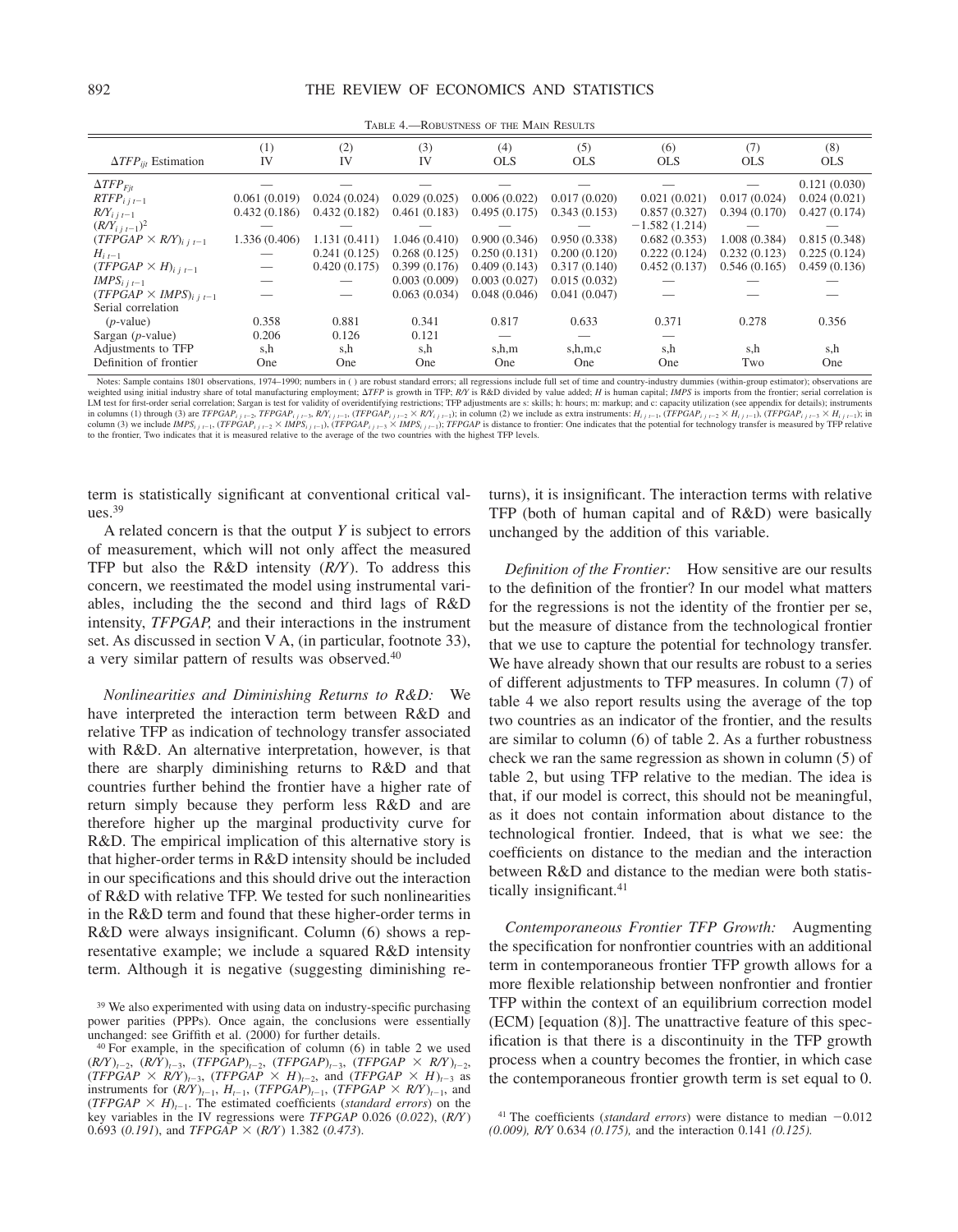TABLE 5.—HETEROGENEITY OF COEFFICIENTS

|                                                      | (1)<br>Pooled           | (2)<br>(4)<br>(3)<br>Median Coefficient |                |                |  |  |
|------------------------------------------------------|-------------------------|-----------------------------------------|----------------|----------------|--|--|
|                                                      | Coefficient             | All Industries                          | Small Gap      | Large Gap      |  |  |
| $TFPGAP_{i,i-1}$<br>$(R/Y)_{i j t-1}$<br>$H_{i,i-1}$ | 0.111<br>0.491<br>0.265 | 1.261<br>0.382                          | 0.118<br>0.104 | 2.327<br>0.896 |  |  |

Notes: Country-industry fixed effects and common time effects are included in all specifications. Column (1) reports pooled coefficient from a model including *TFPGAP,* human capital, and R&D. Columns (2) to (4) report the median coefficient when we allow either the coefficient on  $R&D$  or human capital to vary across all 106 country-industry pairs (holding other coefficients constant). In column (2) we give the median across all industries. In column (3) we give the median coefficient in industries with a small gap (those industries near the frontier, defined as those above the median in each year), and in column (4) we give the median coefficient for industries far from the frontier (those below the median in each year).

In column (8) of table 4 we report a specification of this form and find a very similar pattern of results.

*Parameter Heterogeneity:* The specification in equation (12) allows the coefficient on the gap to vary with R&D, human capital, and international trade. This places a particular economic structure on parameter heterogeneity. We now consider the implications of allowing for more general forms of heterogeneity.42 Table 5 reports the results from specifications that allow the coefficients to vary across each of the 106 country-industry cross-section units. We do this separately for R&D and for human capital.

To provide a benchmark against which to compare the results of the heterogeneous coefficient estimation, column (1) of table 5 estimates a regression with *TFPGAP,* the R&D level, and the level of human capital. The interaction terms are excluded, because they already constitute a method of allowing the coefficients on R&D and human capital to vary across industries. In the heterogeneous coefficient estimation we wish to allow the coefficients on these variables to vary across country-industries (as dictated by the data alone). In columns (2) to (4) we report the median coefficient when we allow either the coefficient on R&D or human capital to vary across all 106 industry-country pairs (holding the other coefficients constant). We report medians because the means can be sensitive to one or two extreme estimated values.

From our theoretical model and preferred specification we expect the impact of R&D and human capital to be higher in those countries that have lower levels of relative TFP and are further from the industry-specific technological frontier. In order to investigate whether this is the case, we split the sample by the median value of relative TFP into those country-industries that are far from the frontier ("large gap") and those that are closer to the frontier ("small gap"). As shown in columns (3) and (4), we find that the R&D and human capital coefficients are more important for those countries that are far from the industry technological frontier. In summary, this corroborates our qualitative findings from the more parsimonious models of table 2.

# **VI. Conclusions**

This paper has produced econometric evidence on the importance of the two faces of R&D by examining the determinants of productivity growth in a panel of industries across twelve OECD countries. R&D stimulates growth directly through innovation and also indirectly through technology transfer. Thus R&D has played a role in the convergence of TFP levels within industries across OECD countries. This result was robust to a variety of tests, including measuring TFP in a number of different ways. We also identified a role for human capital in stimulating innovation and absorptive capacity. By contrast, trade had a statistically weak effect on productivity. The R&D and human capital effects were shown to be quantitatively important as well as statistically significant.

An implication of the results is that the social returns to investing in R&D and human capital may be underestimated in studies that focus solely on the U.S. economy, in that the United States is the technological frontier for a large number of industries. There is also an important spillover at the world level from advanced to less advanced countries. As a result of technology transfer, an increase in R&D at the frontier raises the steady-state rate of TFP growth of all countries.

One important question is why nonfrontier countries do not invest more in R&D if the social return is higher than in the frontier. As the incentive to invest in R&D is determined by the private return and not the social return, it may be the case that R&D is held back in many nonfrontier countries by underdevelopment of financial markets or inappropriate government policies. A future research priority should be to investigate these issues, through using firm-level data across a number of countries to estimate private and social rates of return in a framework that allows for the two faces of R&D.

Another avenue for future work would be to extend our framework to incorporate interindustry technology transfers. Despite the need for these further extensions, we believe the methods presented here provide a tractable and intuitive approach to understanding productivity dynamics across OECD countries and industries. The emphasis on human capital and R&D in modern growth theory is well placed.

#### **REFERENCES**

- Abramovitz, M., "Catching Up, Forging Ahead, and Falling Behind," *Journal of Economic History* 46 (1986), 386–406.
- Acemoglu, D., "A Microfoundation for Social Increasing Returns in Human Capital Accumulation," *Quarterly Journal of Economics* 111:3 (1996), 779–804.
- Acemoglu, D., and F. Zillibotti, "Productivity Differences," *Quarterly Journal of Economics* 116 (2001), 563–606.
- Aghion, P., and P. Howitt, "A Model of Growth through Creative Destruction," *Econometrica* (March 1992), 323–351.
- *Endogenous Growth Theory* (Cambridge MA: MIT Press, 1997). Arrow, K., "Classificatory Notes on the Production and Transmission of
- Technological Knowledge," *American Economic Review: Papers*

<sup>&</sup>lt;sup>42</sup> See, for example, Pesaran and Smith (1995).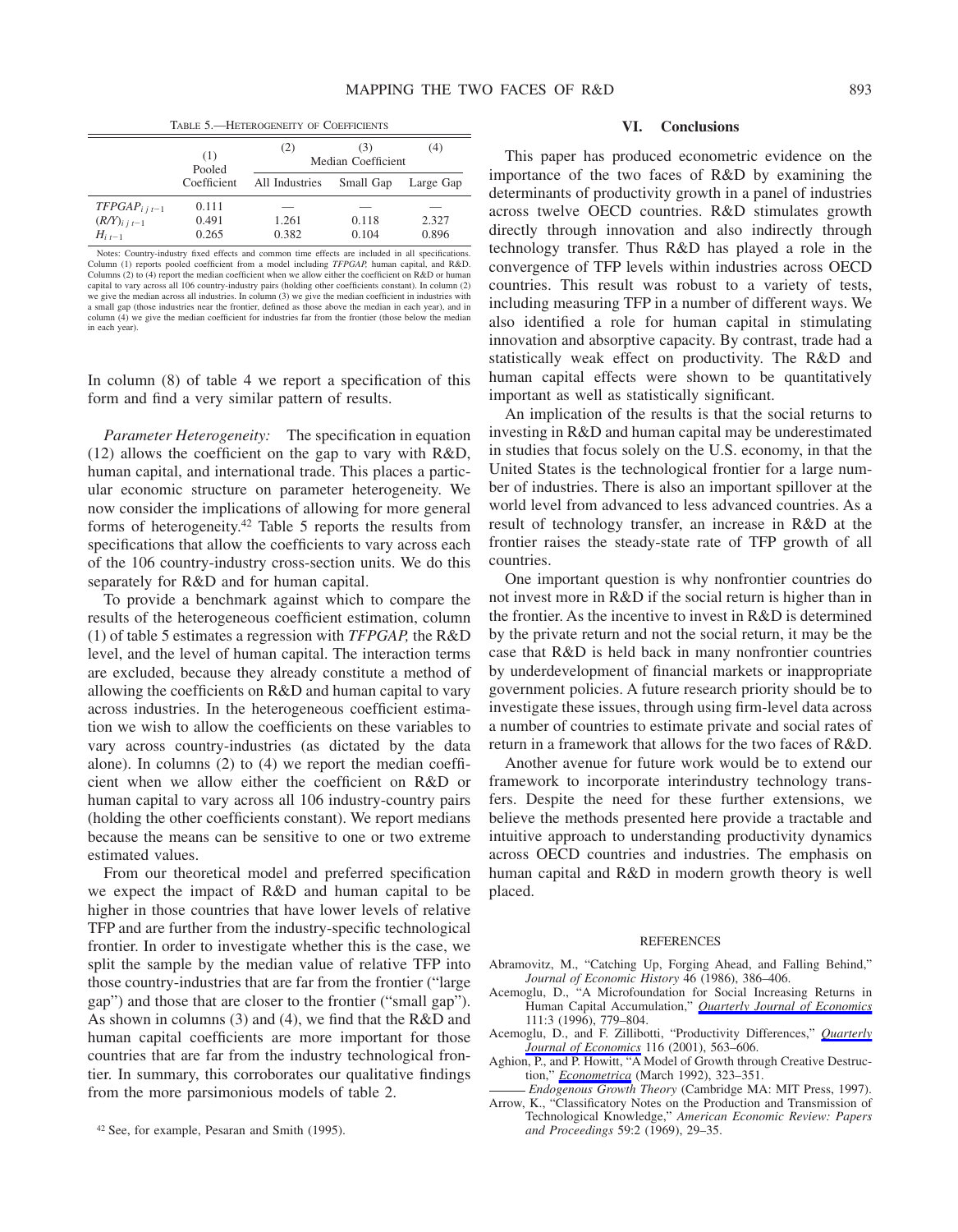- Barro, R., and J. Lee, "Sources of Economic Growth," *Carnegie-Rochester Conference Series on Public Policy* 40 (1994), 1–46.
- Barro, R., and X. Sala-i-Martin, *Economic Growth* (New York: McGraw Hill, 1995).
- Benhabib, J., and M. Spiegel, "The Role of Human Capital in Economic Development: Evidence from Aggregate Cross-Country Data," *Journal of Monetary Economics* 34 (1994), 143–173.
- Berman, E., J. Bound, and S. Machin, "Implications of Skill-Biased Technological Change: International Evidence," *Quarterly Journal of Economics* (November 1998), 1245–1279.
- Bernard, A., and S. Durlauf, "Convergence in International Output," *Journal of Applied Econometrics* 10 (1995), 97–108.
- "Interpreting Tests of the Convergence Hypothesis," *Journal of Econometrics* 71:1–2 (1996), 161–173.
- Bernard, A., and C. Jones, "Productivity across Industries and Countries: Time Series Theory and Evidence" this *REVIEW,* 78:1 (1996a), 135–146.
- "Comparing Apples to Oranges: Productivity Convergence and Measurement across Industries and Countries," *American Economic Review* 86:5 (1996b), 1216–1238.
- Bernstein, J., and M. Nadiri, "Inter-industry Spillovers, Rates of Return and Production in High Tech Industries," *American Economic Review* 78 (1989), 429–434.
- Bloom, N., R. Griffith, and J. Van Reenen, "Do R&D Tax Credits Work: Evidence from an International Panel of Countries 1979–97," *Journal of Public Economics* 85 (2002), 1–31.
- Brezis, E., P. Krugman, and D. Tsiddon, "Leapfrogging in International Competition: A Theory of Cycles in National Technological Leadership," *American Economic Review* 83 (1993), 1211–1219.
- Cameron, G., "Catchup and Leapfrog between the USA and Japan," (chapter 6), in "Innovation and Economic Growth," Nuffield College, University of Oxford, DPhil thesis (1996).
- J. Proudman, and S. Redding, "Productivity Convergence and International Openness," (chapter 6), in J. Proudman and S. Redding (Eds.), *Openness and Growth* (London: Bank of England, 1998).
- Caves, D., L. Christensen, and E. Diewert, "The Economic Theory of Index Numbers and the Measurement of Input, Output and Productivity," *Econometrica* 50:6 (1982a), 1393–1414.
- "Multilateral Comparisons of Output, Input, and Productivity Using Superlative Index Numbers," *Economic Journal* 92 (1982b), 73–86.
- Cohen, W., and D. Levinthal, "Innovation and Learning: Two Faces of R&D," *Economic Journal* 99 (1989), 569–596.
- Coe, D., and E. Helpman, "International R&D Spillovers," *European Economic Review* 39:5 (1995), 859–887.
- Eaton, J., and S. Kortum, "International Patenting and Technology Diffusion: Theory and Evidence," *International Economic Review* 40:3 (1999), 537–570.
- Eaton, J., E. Gutierrez, and S. Kortum, "European Technology Policy," *Economic Policy* 27 (1998), 403–438.
- Geroski, P., S. Machin, and J. Van Reenen, "The Profitability of Innovating Firms," *Rand Journal of Economics* 24:2 (1993), 198–211.
- Gerschenkron, A., *Economic Backwardness in Historical Perspective* (Cambridge, MA: Belknap Press, 1952).
- Griffith, R., S. Redding, and J. Van Reenen, "Mapping the Two Faces of R&D: Productivity Growth in a Panel of OECD Industries," CEPR discussion paper no. 2457 (2000).
- Griliches, Z., "Returns to R&D Expenditures in the Private Sector," in K. Kendrick and B. Vaccara (Eds.), *New Developments in Productivity Measurement* (Chicago: University of Chicago Press, 1980). "The Search for R&D Spillovers," *The Scandinavian Journal of Economics* 94 (1992), 29–47.
- Griliches, Z., and F. Lichtenberg, "R&D and Productivity Growth at the Industry Level: Is There Still a Relationship?" in Z. Griliches (Ed.), *R&D, Patents, and Productivity* (Chicago: NBER and University of Chicago Press, 1984).
- Hall, R., "The Relation between Price and Marginal Cost in US Industry," *Journal of Political Economy* 96 (1988), 921–947.
- Harrigan, J. "Technology, Factor Supplies, and International Specialisation," *American Economic Review* 87 (1997), 475–494.
- Hendry, D., *Dynamic Econometrics* (Oxford: Oxford University Press, 1996).
- Howitt, P., "Endogenous Growth and Cross-Country Income Differences," *American Economic Review* 90:4 (2000), 829–846.
- Jaffe, A., "Technological Opportunity and Spillovers of R&D: Evidence from Firms' Patents, Profits and Market Value," *American Economic Review* 75:6 (1986), 984–1002.
- Jones, C., and J. Williams, "Measuring the Social Rate of Return to R&D," *Quarterly Journal of Economics* 113:4 (1998), 119–135.
- Krueger, A., and M. Lindahl, "Education for Growth: Why and for Whom?" *Journal of Economic Literature* 39:4 (2001), 1101–1136.
- Lach, S., and M. Schankerman, "The Dynamics of R&D Investment in the Scientific Sector," *Journal of Political Economy* 97 (1989), 80–94.
- Lucas, R., "On the Mechanics of Economic Development," *Journal of Monetary Economics* 22:1 (1988), 3–42.
- Machin, S., and J. Van Reenen, "Technology and Changes in Skill Structure: Evidence from Seven OECD Countries," *Quarterly Journal of Economics* 443 (1998), 195–226.
- Martins, J., S. Scarpetta, and D. Pilat, "Mark-up Pricing, Market Structure and the Business Cycle," *OECD Economic Studies* 27 (1997), 71–105.
- Nadiri, M., and S. Kim, "Sources of Growth of Output and Convergence of Productivity in Major OECD Countries," *IJPRODE* 52:1–2 (1997), 133–146.
- Nelson, R., and E. Phelps, "Investment in Humans, Technological Diffusion and Economic Growth," *American Economic Review* 56 (1966), 69–75.
- Nickell, S., "Biases in Dynamic Models with Fixed Effects," *Econometrica* 49:6 (1981), 1417–1426.
- Parente, S., and E. Prescott, "Barriers to Technology Adoption and Development," *Journal of Political Economy* 102:2 (1994), 298– 321.
- Pesaran, H., and R. Smith, "Estimating Long-Run Relationships from Dynamic Heterogeneous Panels," *Journal of Econometrics* 68 (1995), 79–113.
- Redding, S., "The Low-Skill, Low-Quality Trap: Strategic Complementarities between Human Capital and R&D," *Economic Journal* 106 (1996), 458–470.
- Roeger, W., "Can Imperfect Competition Explain the Difference between Primal and Dual Productivity Measures? Estimates for US Manufacturing," *Journal of Political Economy* 103:2 (1995), 316–330.
- Romer, P., "Endogenous Technological Change," *Journal of Political Economy* 98:5 (1990), S71–S102.
- Sveikauskas, L., "Technology Inputs and Multifactor Productivity Growth" this *REVIEW,* 63 (1981), 275–282.
- Wood, A., *North-South Trade, Employment, and Inequality: Changing Fortunes in Skill-Driven World* (Oxford: Clarendon Press, 1994).

#### APPENDIX

#### **1. Data Sources**

Our sample consists of twelve countries over the period 1971–1990. For some of the countries, information is available for nine two-digit industries (ISIC 31–39); for others, ISIC 38 is additionally broken down into five three-digit industries. Where the more disaggregated information is available for the three-digit industries, we use it. At the same time, careful attention is paid to the robustness of the results to alternative samples of countries and industries. After cleaning and deleting missing values, we have 1801 observations across countries and industries. See Griffith et al. (2000) for details. Data are used from the following sources:

- *OECD International Sectoral Database (ISDB):* Data on real value added, real capital stock, employment, hours worked, labor compensation, and real gross output.
- *OECD ANBERD/ANRSE (Research and Development in Industry: Expenditure and Researchers, Scientists and Engineers) Database:* Data on business enterprise expenditure on research and development (BERD), includes all sources of funding (industry and business, domestic and overseas).
- *OECD Bilateral Trade Database (BTD):* Data on the value of each OECD country's bilateral imports from all other OECD countries.
- *United Nations General Industrial Statistics Database (UNISD):* Data on the numbers and wage bills of nonproduction and production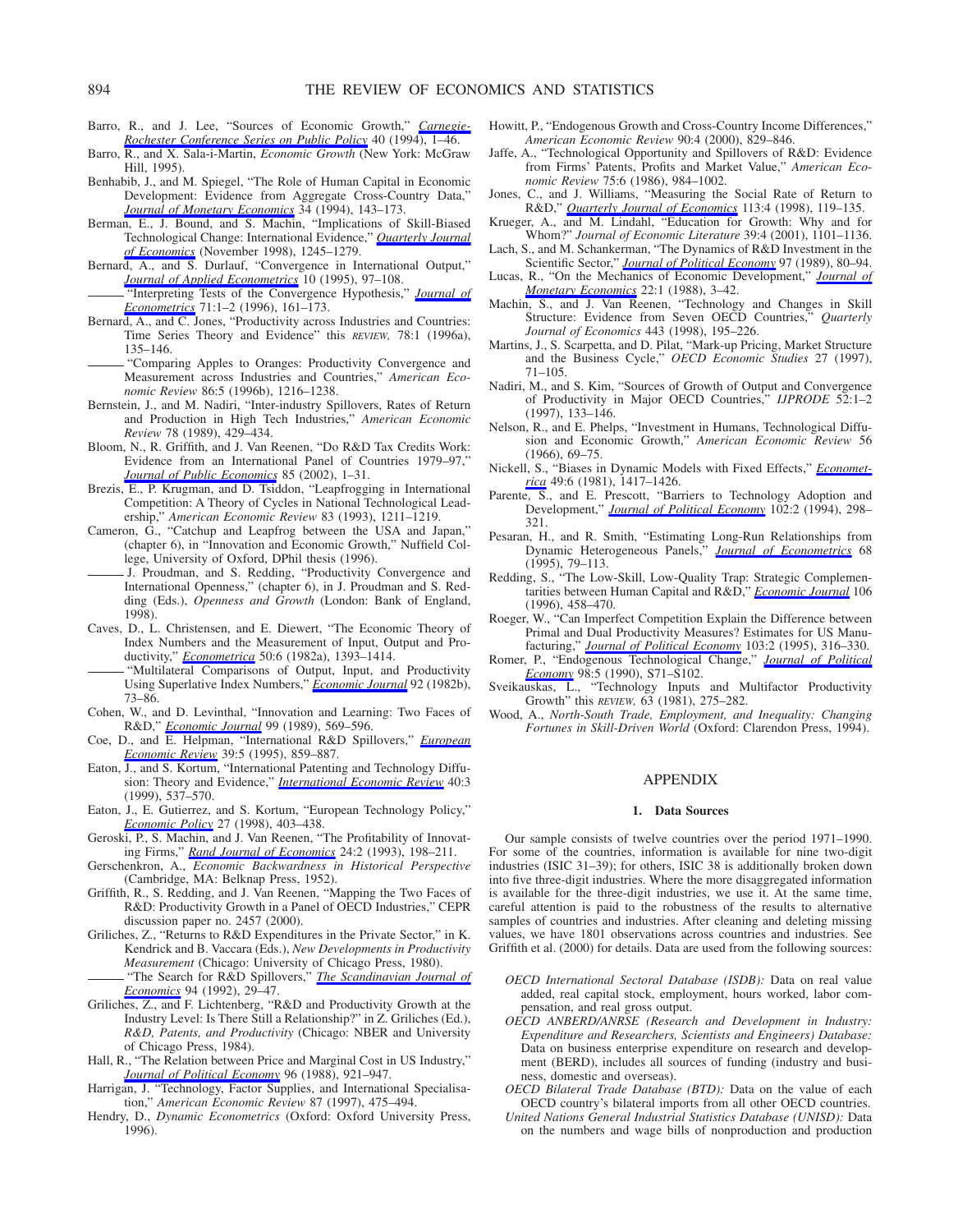workers<sup>43</sup> available for Canada, Denmark, Finland, Japan, Sweden, the United Kingdom, and the United States; for all other countries we use the mean employment and wage bill shares in that industry across countries.

- *Industry-specific markups:* From Martins, Scarpetta, and Pilat (1996), reported for 36 three- and four-digit industries, estimated using Roeger's (1995) methodology, which builds on Hall (1988); we aggregate to the two- and three-digit industry level using valueadded shares.
- *Educational attainment:* "Percentage of higher school attained in the total population" from Barro and Lee (1994); reported for the whole economy at five-year intervals; we interpolate missing observations; industry-specific education proportions are from Machin and Van Reenen (1998), which is aggregated from individual-level data sources (such as the CPS in the United States). These numbers are available only for France, Germany, Japan, Sweden, the United Kingdom, and the United States.

#### **2. TFP Measures**

Much attention has been paid to how to measure TFP accurately and how to obtain comparable numbers across countries. We measure TFP in a number of ways and test whether our results are robust to the various corrections. We do four main types of corrections: (a) adjustments to the measure of labor inputs for differences in hours worked and skill levels, (b) adjustments to factor shares due to imperfect competition, (c) adjustments to the capital stock for differences in capacity utilization, and (d) the use of manufacturing-industry-specific rather than economy-wide PPPs. Our baseline measures are described in section IV, and were constructing using the data as reported in the ISDB.

#### *2.a Adjusting labor input for differences in hours and skills*

Our base measure is numbers employed in industry *j* of economy *i.* We adjust this by average annual hours actually worked per person in

<sup>43</sup> This is a crude distinction, but is the only one available consistently across a large range of industries and countries over time. It has been analyzed extensively by other authors (such as Berman, Bound & Machin, 1998), who have found the occupational split highly correlated with alternative measures of human capital (such as education).

employment (from the ISDB). This is an economy-wide adjustment. We also control for differences in the quality of labor inputs. Employment in each country-industry-year is subdivided into the number of production and nonproduction workers. Aggregate labor input is expressed as an index of the two types of labor,

$$
L_{ijt} = (h_{ijt})^{s_{ijt}} (u_{ijt})^{1-s_{ijt}},
$$

where  $h_{ijt}$  denotes the number of nonproduction workers,  $u_{ijt}$  the number of production workers, and *sijt* the share of nonproduction workers in the wage bill. In making this adjustment, we use country-industry data on  $h_{\text{int}}$ and *sijt* where they are available (for Canada, Denmark, Finland, Japan, Sweden, the United Kingdom, and the United States) and mean values of *h<sub>ijt</sub>* and *s<sub>ijt</sub>* across these countries in each industry where the data are not available.

#### *2.b Adjusting for markups*

We allow for imperfect competition with country-industry-specific markups. The labor share parameter  $\alpha_{ijt}$  in the superlative indices of TFP growth and relative TFP [equations  $(9)$  and  $(10)$ ] is replaced by

$$
\tilde{\alpha}_{ijt} = \mu_{ij}\alpha_{ijt},
$$

where  $\mu_{ii}$  is the country-industry-specific markup.

### *2.c Adjusting capital for capacity utilization*

We adjust for the fact that countries may have different economic cycles, and that during downturns capital may not be fully used, whereas during booms it may be overused. We construct a measure of capacity utilization by estimating a smoothed output series,  $\hat{Y}_{ii}$ , which is predicted from a regression

$$
Y_{ijt} = \delta_{ij} + t_t,
$$

where  $t<sub>t</sub>$  is a time trend. Adjusted capital input is then given by

$$
(K \times CU)_{ijt} = K_{ijt} \left( 1 + \frac{Y_{ijt} - \hat{Y}_{ijt}}{\hat{Y}_{ijt}} \right).
$$